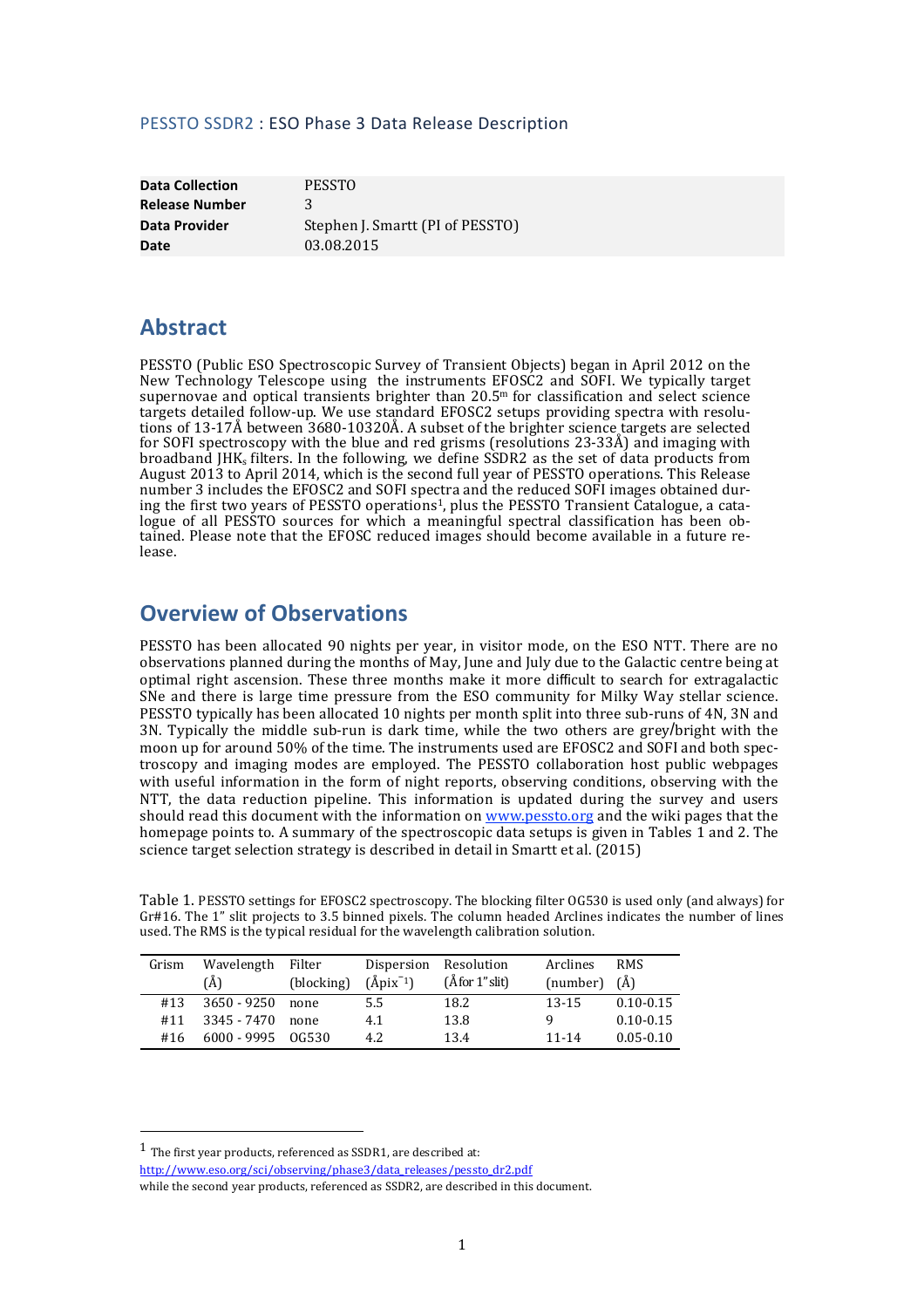Table 2. PESSTO settings for SOFI spectroscopy. The 1" slit projects to 3.4 pixels FWHM, measured from arc lines. The column headed Arclines indicates the number of lines used. The RMS is the typical residual for the wavelength calibration solution. The order blocking filters used are 0.925 $\mu$ m (GBF) and 1.424 $\mu$ m (GRF) "cut-on" filters.

| Grism | Wavelength      | Filter                           |      | Dispersion Resolution | Arclines           | <b>RMS</b>  |
|-------|-----------------|----------------------------------|------|-----------------------|--------------------|-------------|
|       | (Lm)            | (blocking) $(A \text{pix}^{-1})$ |      | $(\AA$ for 1" slit)   | $(number)$ $(\AA)$ |             |
| Blue  | $0.935 - 1.654$ | GBF                              | 6.95 | 23                    | $12 - 14$          | $0.1 - 0.2$ |
| Red   | 1.497 - 2.536   | GRF                              | 10.2 | 33                    | 7-8                | $0.2 - 0.5$ |

# **Release Content**

PESSTO observes single targets in long-slit mode and selects targets for two purposes as described in Smartt et al. (2015). The first is to classify targets as early as possible after discovery. The main feeder survey for PESSTO is the La Silla OUEST survey (LSO), as described in Baltay et al. (2013), but PESSTO takes targets from many different public surveys. These "classification" spectra are taken with Grism#13 and typically we aim for signal-to-noise in the continuum between 10-20 depending on the magnitude of the source. The main purpose is to reliably screen targets to determine their classification and redshift. The science goal of PESSTO (Smartt et al.  $2015$ ) is detailed follow-up and time series spectroscopic monitoring of supernovae at the extremes of the known population e.g. the most luminous, the faintest, the fast declining etc. Hence the screening classification spectra are necessarily kept short in order to minimize the time observing normal supernovae and maximize the time available for scientific follow-up.

In the second year, PESSTO has taken spectra of 395 distinct objects, bringing the total to 681 distinct objects for which spectra were collected in the first two years of operations. From this list, 42 supernovae and 1 AGN were picked as interesting science targets and these were scheduled for follow-up time series EFOSC2 optical spectroscopy, with the brightest also having SOFI spectra. Of these 43 Key Science Targets, 10 have followup campaigns that have rolled over from PESSTO SSDR1. A summary of the second year of PESSTO Key Science targets and the spectral data sets taken is given in Table 3. The total number of spectra released for these 43 "PESSTO Key Science" targets are 411 EFOSC2 spectra and 22 SOFI spectra (a total of 433). These EFOSC2 numbers include the first classification spectra taken.

PESSTO has used EFOSC2 in imaging mode to take acquisition images of many of the targets before a spectrum is taken and in some cases multi-colour photometry is taken. Smartt et al. (2015) describes the rationale for lightcurve construction for PESSTO science targets, which are typically bright enough to be done with smaller aperture facilities. SOFI imaging is nearly always taken when SOFI near infra-red spectra are taken.

In total the SSDR2 contains 4.75GB of data and the numbers of images and spectra are given in Table 4. In total there are 798 EFOSC2 spectra released. These include the 411 EFOSC2 spectra of Table 3. The remaining 387 EFOSC spectra relate to 352 objects for which we took spectra but did not pursue a detailed follow-up campaign. There are more spectra than objects simply due to the fact that in some cases PESSTO took more than one spectrum for classification due to either low signal-to-noise in the first spectrum, or ambiguous classifications that needed further spectra to allow a secure analysis. Generally, the first spectrum taken of an object was enough for a classification. However there were circumstances in which further spectra were needed due to either low signal-to-noise, or a real ambiguity. The most common cause of ambiguity in classification are objects showing featureless blue continua. These are usually young type II SNe, but can be Galactic CVs, tidal disruption candidates, or moderate redshift superluminous supernovae. In these cases further spectra usually show spectral features to allow redshift and classifications. The classifications released by PESSTO are based on the set of early spectra taken.

PESSTO has taken images EFOSC2 which include multi-colour follow-up images of science targets, EFOSC2 acquisition images, and standard star fields (fields are defined in Smartt et al.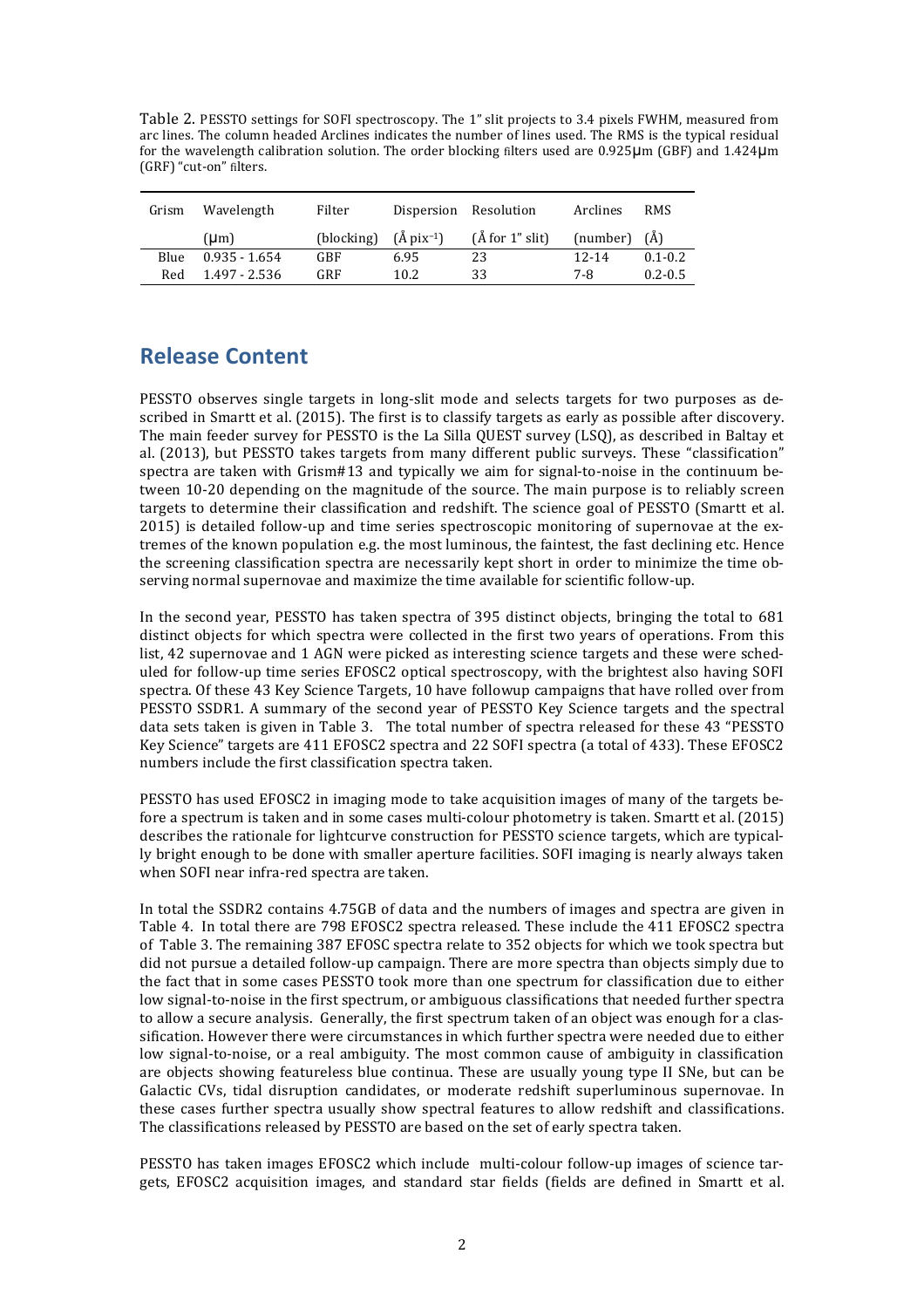2015). These EFOSC2 images will be astrometrically and photometrically calibrated (as far as the small field of view of EFOSC2 will allow). The raw images are available in the ESO archive and on www.pessto.org. We plan to associate these reduced and calibrated images with the archive spectra products in the future.

In some cases the astrometric position of the science target on SOFI (or the EFOSC2) images can be of order  $0.5 - 1.5$  arcsec different to that recorded in the headers of the 1D spectral files. The coordinates in the 1D spectral files are those of the target and these are taken from a range of surveys which can have minor, but measureable, errors in the absolute astrometry. The coordinates in the SOFI and (future) EFOSC2 images are likely to be as good if not better than those originally provided from the feeder surveys, but discrepancies are typically less than 1.5 arcseconds. 

In this release we now also include the PESSTO Transient Catalogue, a catalogue of 556 PESSTO sources for which a meaningful spectral classification has been obtained.

Table 3: PESSTO SSDR2 Key Science targets. These targets were selected for detailed follow-up in PESSTO SSDR2, initially with EFOSC2 and with SOFI when possible. The numbers refer to the numbers of epochs of spectra taken with each Grism. Gr11, GR13 and Gr16 refer to the EFOSC2 grisms and GB, GR refer to the SOFI grisms. The names of the 10 Key Targets whose followup campaigns began in SSDR1 and have rolled over into SSDR2 are prepended with an asterisk  $(*)$ .

| <b>Target</b>                | <b>Type</b>      | <b>Number of Spectra</b>   | <b>Comments</b>                                 |
|------------------------------|------------------|----------------------------|-------------------------------------------------|
| *CSS121015-<br>004244+132827 | <b>SLSN II</b>   | 6xGr#13                    | Benetti et al. (2014)                           |
| CSS130809-222004-213922      | SN II            | 5xGr#11, 3xGr#13, 2xGr#16  |                                                 |
| CSS131031-095508+064831      | SN Ia            | 1xGr11, 3xGr#13, 1xGr16    |                                                 |
| CSS131110-023957-083124      | SN <sub>II</sub> | 5xGr#11, 4xGr#13, 2xGr#16  |                                                 |
| CSS140421-142042+031602      | SN Ibn           | 3xGr#11, 9xGr#13, 3xGr#16  |                                                 |
| CSS140424-133007-212728      | SN IIn           | 6xGr#11, 1xGr#13, 1xGr#16  |                                                 |
| iPTF13dge                    | SN Ia            | 4xGr#11, 4xGr#16           |                                                 |
| LSQ13bnx                     | SN II            | 3xGr#11, 1xGr#13, 3xGr#16  |                                                 |
| LSQ13ccw                     | SN Ibn           | 1xGr#13                    | Pastorello et al. (submitted to<br><b>MNRAS</b> |
| LSQ13ddu                     | SN I             | 4xGr#11, 5xGr#13, 3xGr#16  |                                                 |
| LSQ13deg                     | <b>AGN</b>       | 5xGr#13                    |                                                 |
| LSQ13der                     | SN Ic            | 3xGr#13                    |                                                 |
| LSQ14abd                     | SN Ia            | 2xGr#11, 1xGr#13, 3xGr#16  |                                                 |
| LSQ14an                      | SLSN Ic          | 9xGr#11, 9xGr#13, 9xGr#16  |                                                 |
| LSQ14asn                     | <b>SNII</b>      | 8xGr#11, 1xGr#13           |                                                 |
| LSQ14bdq                     | SN Ic            | 1xGr#11, 3xGr#13           |                                                 |
| LSQ14mo                      | <b>SLSN Ic</b>   | 5xGr#11, 14xGr#13, 3xGr#16 |                                                 |
| LSQ14nr                      | SN Ia            | 1xGr#11, 3xGr#13, 1xGr#16  |                                                 |
| LSQ14pt                      | SN IIn           | 5xGr#11, 1xGr#13, 11xGr#16 |                                                 |
| <b>NGC772-0T1</b>            | impostor         | 1xGr#13, 7xGr#16, 1xGB     |                                                 |
| * OGLE-2013-SN-016           | SN IIn           | 6xGr#16                    | Improved classification from<br>SSDR1.          |
| OGLE-2013-SN-079             | SN I             | 4xGr#11, 4xGr#13, 2xGr#16  | Inserra et al. (2015)                           |
| OGLE-2013-SN-100             | SN II            | 8xGr#13, 1xGr#16           |                                                 |
| OGLE-2013-SN-118             | SN Ia            | 2xGr#11, 2xGr#13, 2xGr#16  |                                                 |
| PSNJ11484578-2817312         | SN Ic            | 1xGr#11, 1xGr#13, 1xGr#16  |                                                 |
| * SN2009ip                   | SN IIn           | 9xGr#11, 3xGr#13, 5xGr#16  | Fraser et al. (submitted to                     |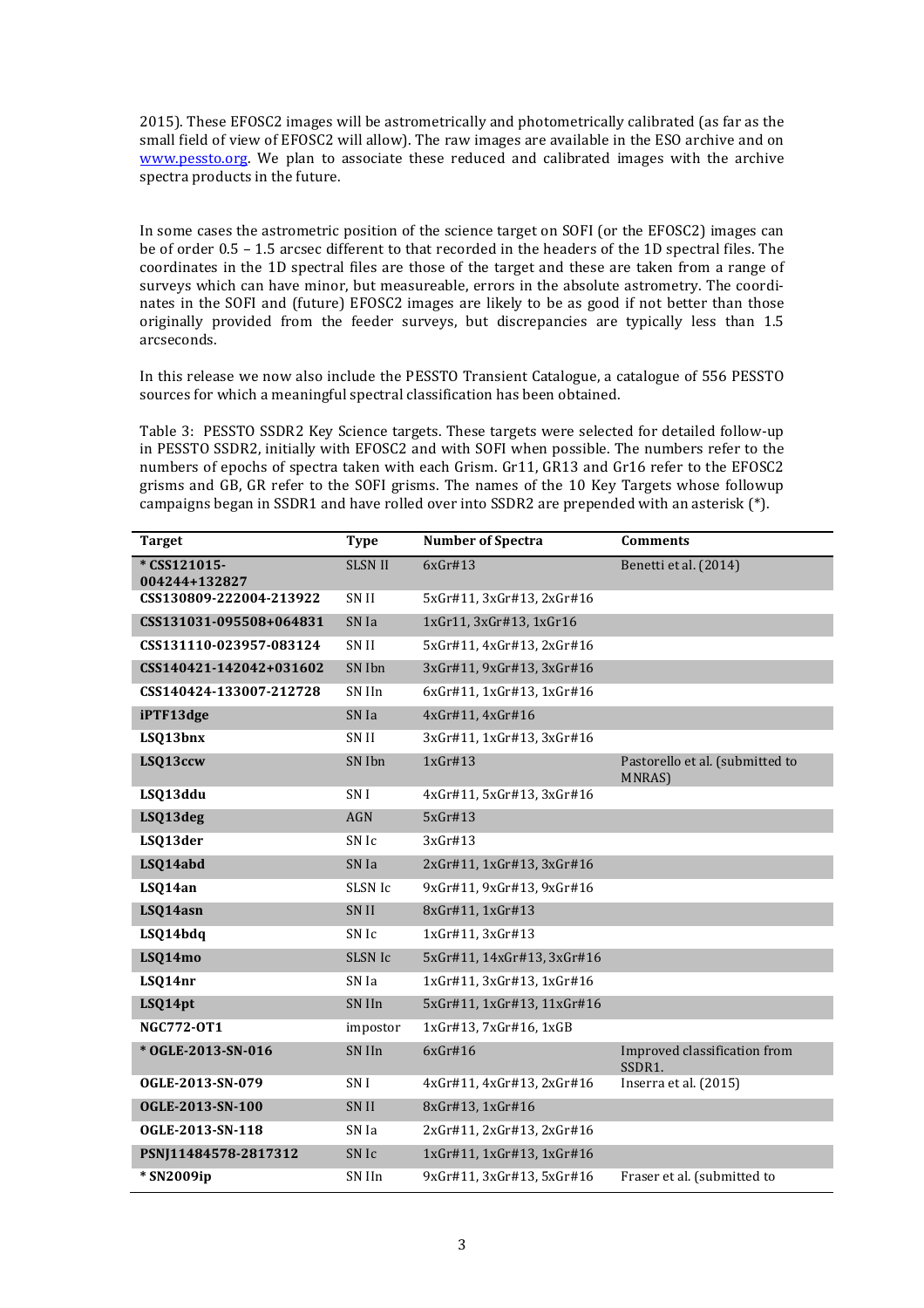|                 |                |                                          | MNRAS)                                               |
|-----------------|----------------|------------------------------------------|------------------------------------------------------|
| * SN2012ca      | SN IIn         | 7xGr#13, 1xGR                            |                                                      |
| * SN2012ec      | SN IIP         | 2xGr#11                                  | Barbarino et al. (2015),<br>Jerkstrand et al. (2015) |
| * SN2012fr      | SN Ia          | 2xGr#13                                  |                                                      |
| * SN2013am      | SN II          | 3xGr#13                                  |                                                      |
| * SN2013ao      | SN Ia          | 2xGr#11                                  |                                                      |
| * SN2013bb      | SN IIb         | 5xGr#13                                  |                                                      |
| SN2013dn        | SN IIn         | 3xGr#11, 5xGr#13, 3xGr#16                |                                                      |
| <b>SN2013ej</b> | SN II          | 13xGr#11, 13xGr#16, 5xGB,<br>5xGR        |                                                      |
| <b>SN2013ek</b> | SN Ic          | 5xGr#11, 5xGr#16, 2xGB                   |                                                      |
| <b>SN2013ew</b> | SN Ia          | 6xGr#11.2xGr#13.7xGr#16                  |                                                      |
| <b>SN2013fc</b> | SN IIn         | 9xGr#11, 7xGr#13, 6xGr#16,<br>2xGB, 2xGR |                                                      |
| SN2013fq        | SN IIb         | 4xGr#11, 1xGr#13, 4xGr#16,<br>1xGB.1xGR  |                                                      |
| <b>SN2013fs</b> | <b>SN IIP</b>  | 8xGr#11, 6xGr#16, 1xGB,<br>1xGR          |                                                      |
| SN2013gr        | SN Ia          | 11xGr#11, 5xGr#13.<br>10xGr#16           |                                                      |
| <b>SN2013hx</b> | <b>SLSN II</b> | 4xGr#11, 2xGr#13, 4xGr#16                |                                                      |
| * SN2013K       | <b>SN IIP</b>  | 3xGr#13                                  |                                                      |
| <b>SN2014ad</b> | SN Ic          | 2xGr#11,2xGr#16                          |                                                      |

Table 4: Total number of science files released in the various formats described here.

| File type                 | Format                  | <b>Number of files</b> | Data Volume       |
|---------------------------|-------------------------|------------------------|-------------------|
| EFOSC2 1D spectra         | Binary Table format 798 |                        | 38.4Mb            |
| EFOSC2 2D spectral images | FITS image              | 798                    | $2.61$ Gb         |
| SOFI 1D spectra           | Binary Table format 22  |                        | 1.0M <sub>b</sub> |
| SOFI 2D spectral images   | FITS image              | 22                     | 69.5Mb            |
| SOFI image weights        | FITS image              | 158                    | $1.21$ Gb         |
| SOFI images               | FITS image              | 158                    | $1.21$ Gb         |
| <b>TOTAL</b>              |                         | 1956                   | 5.14GB            |

## **Data Reduction, Calibration and Quality**

#### 1. EFOSC2 Spectroscopic calibration data and reduction

Bias calibration: A set of 11 bias frames are typically taken each afternoon of PESSTO EFOSC2 observations and are used to create a nightly master bias. This nightly master bias frame is applied to all EFOSC2 data taken, including the spectroscopic frames, the acquisition images and any photometric imaging. The frame used for the bias subtraction can be tracked in the header keyword.

ZEROCOR = 'bias\_20130402\_Gr11\_Free\_56448.fits

The file name gives the date the bias frames were taken, the Grism and filter combinations for which it is applicable (of course for biases this is not relevant but the pipeline keeps track with this nomenclature) and the MJD of when the master bias was created. The dark current is less than 3.5 e− pix−1 hr−1, hence with typical PESSTO exposures being 600-1800s, no dark frame correction is made.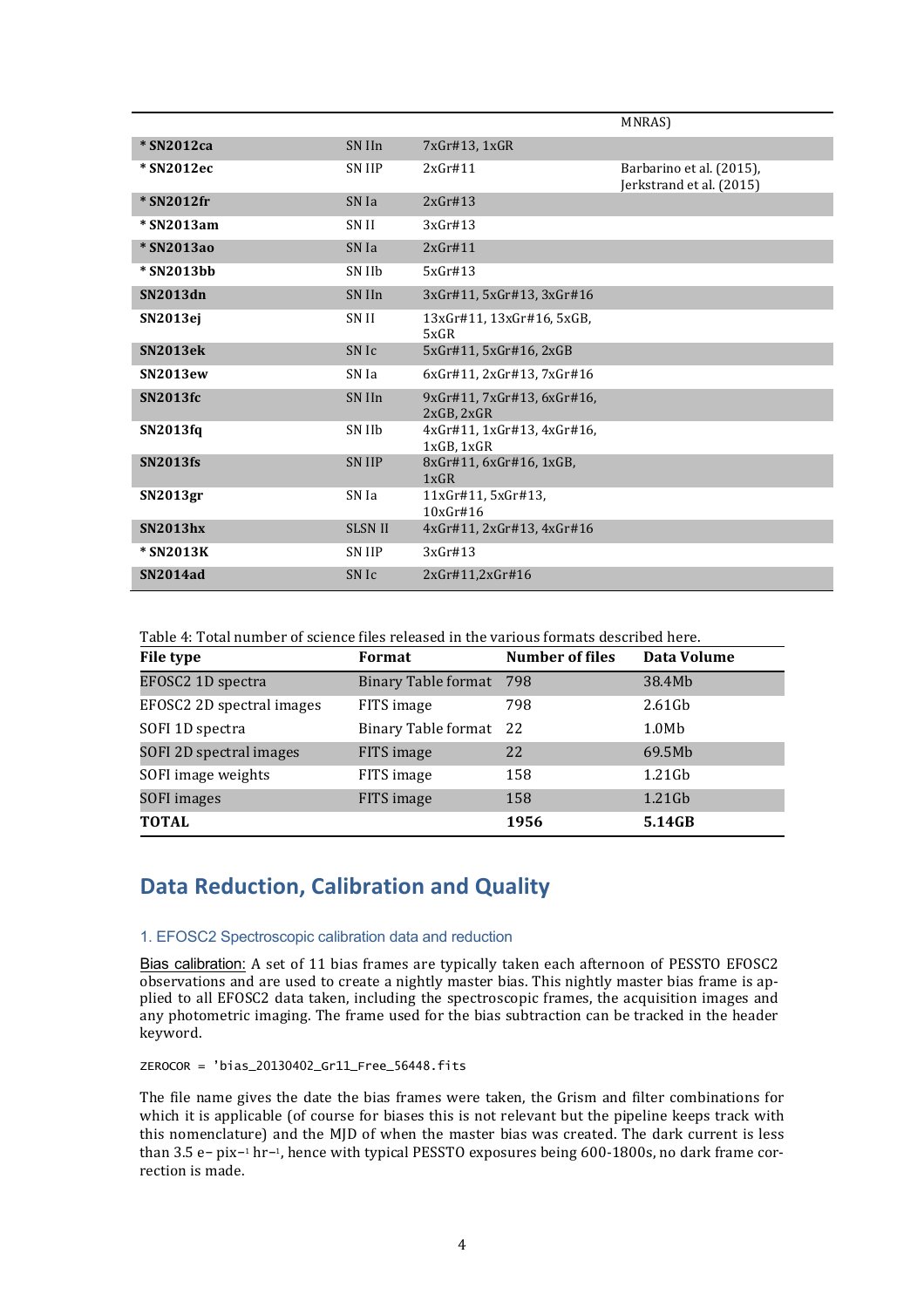Flat field calibration : The PESSTO survey takes sets of spectroscopic flatfields in the afternoons at a typical frequency of once per sub-run of 3-4 nights. Five exposures are taken with maximum count levels of 40,000-50,000 ADU for each of the grism, order sorting filter, and slit width combinations that we use (8 combinations in total). Each of these is combined to give a masterflat which can be associated with the appropriate science observations from the sub-run.

FLATCOR = 'nflat\_20130413\_Gr11\_Free\_slit1.0\_100325221\_56448.fits'

The EFOSC2 CCD#40 is a thinned chip, hence has significant fringing beyond  $7200\text{\AA}$  and the severity depends upon the grating used. The only way to remove fringing (in spectroscopic mode) is to take a calibration flat field lamp exposure *immediately after or before* the science image and use this to divide into the science spectrum. PESSTO always takes internal lamp flats (3 exposures of typically 40,000 ADU maximum count level) after taking any science spectra with Gr#16. More details on the exact methods used are given in Smartt et al. (2015).

Cosmic ray removal : The PESSTO pipeline incorporates a modified version of the *python* implementation of LaCOSMIC (Van Dokkum 2001) to remove cosmic rays in the central 200 pixels around the object (i.e. central pixel  $\pm 100$  pixels).

Arc frames and wavelength calibrations: Arc frames are taken in the evening before observing and in the morning after the night finishes. EFOSC2 has helium and argon lamps and PESSTO uses both of these lamps turned on together. No arc frames are taken during the night to reduce overheads. Although EFOSC2 suffers from significant flexure as the instrument rotates at the nasmyth focus (which can be 4 pixels over 200 degrees in rotation), the flexure causes a rigid shift of the wavelength frame. Hence we apply the calibration determined from the evening arc frames and adjust this with a linear offset as measured from either the skylines or atmospheric absorption lines. Relatively high order Legendre polynomial fits  $(5-6)$  are needed to fit the EFOSC2 arc lines with a fit which produces no systematic residuals. The number of arc lines used for the dispersion solution of each object, along with the RMS error, are given in the header of the reduced spectra by the keywords LAMNLIN and LAMRMS respectively. The formal RMS values are probably too small to realistically represent the uncertainty in the wavelength calibration at any particular point, given the FWHM of the arclines is  $13-17\text{\AA}$ . Hence this might suggest over-fitting of the sampled points. As a comparison, Legendre polynomials with order 4 produced obvious systematic residuals and RMS values of between  $0.4$ -1.0Å for a 1.0" slit and 1-1.8Å for a 1."5 slit. For exposures longer than 300 s, the linear shift applied to the dispersion solution is measured from the night sky emission lines. For shorter exposures such as spectrophotometric standards, the night sky lines are not visible, and the shift is instead measured from the telluric absorptions in the extracted 1D spectrum. The linear shifts are typically in the range of 6-13 Å for Gr#11 and Gr#13. In the case of Gr#16 spectra the shifts were usually smaller, usually 4-9 Å. This value of linear shift is recorded in the header keyword SHIFT. The linear shifts are calculated by cross-correlating the observed spectrum (sky or standard) with a series of library restframe spectra which are off set by  $0.1\text{\AA}$ . The library spectrum which produces the minimum in the cross-correlation function is taken as the correct match and this shift is applied. This method limits the precision of the shift to  $0.1\text{\AA}$ , which is roughly  $1/40$  of a pixel and less than  $1/100$  of a resolution element. This value of 0.1Å is recorded in the header as the systematic error in the wavelength calibration (SPEC\_SYE).

Spectrophotometric standards and flux calibration: PESSTO uses a set of 9 spectrophotometric standard stars for (see Smartt et al. 2015) and we typically observe an EFOSC2 spectrophotometric standard three times per night (start, middle and end), although if there are significant SOFI observations or weather intervenes then this may be reduced. Generally, the three observations will include 2 different stars and a set of observations is taken with all grism, slit and filter combinations used during the nights observing. To remove any second order contamination in the flux standards, PESSTO always takes Gr#13 data for these stars with and without the filter GG495, to allow correction for the effect during pipeline reductions. Flux standards are always observed unless clouds, wind or humidity force unexpected dome closure. Hence even during nights which are not photometric, flux standards are taken and the spectra are flux calibrated; we deal with the issue of the absolute flux reliability below. A sensitivity function is derived for each EFOSC2 configuration from the spectrophotometric standards observed for each night. This was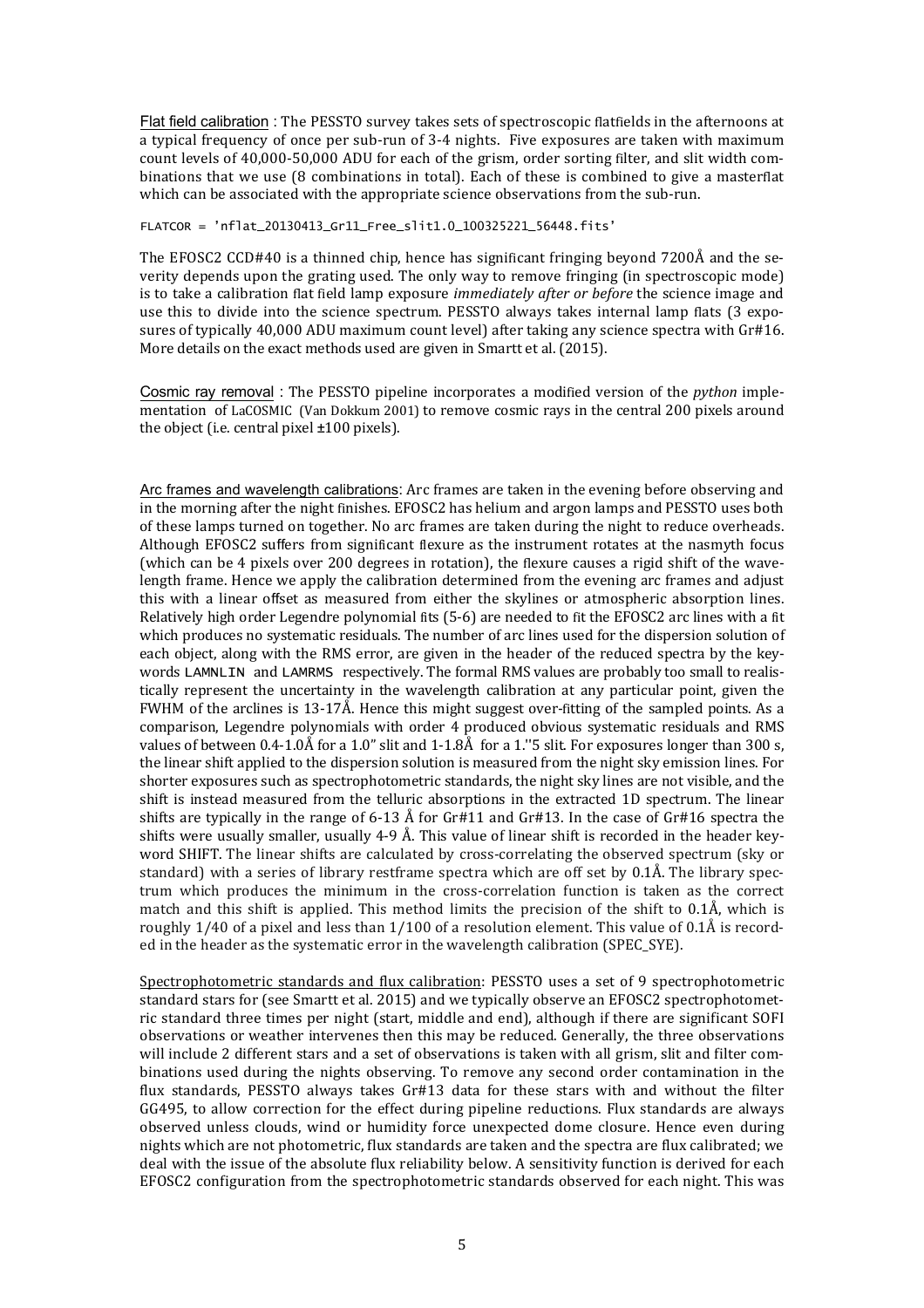then applied to the final reduced spectra. In a few instances, a sensitivity curve was not created for a particular configuration on a given night, as there were no appropriate standards observed. In these cases, the sensitivity function from the preceding or following night was used.

The standard method of ensuring spectra are properly flux calibrated is to compare synthetic photometry of the science spectra with contemporaneous calibrated photometry and apply either a constant, linear or quadratic multiplicative function to the spectra to bring the synthetic spectra into line with the photometry. For PESSTO SSDR1 this is not vet possible for all spectra since the photometric lightcurves are not yet finalised for many of the science targets and the classification spectra do not have a photometric sequence. However it is useful to know what the typical uncertainty is in any flux calibrated PESSTO spectrum, and this is encoded in the header keyword FLUXERR. PESSTO observes through non-photometric nights, and during these nights all targets are still flux calibrated. Hence the uncertainties in flux calibrations come from transparency (clouds), seeing variations that cause mismatches between sensitivity curves derived using standards with different image quality, and target slit positioning. Finally, photometric flux is generally measured with point-spread-function fitting which inherently includes an aperture correction to determine the total flux whereas spectroscopic flux is typically extracted down to 10 per cent of the peak flux (a standard practice in IRAF's apall task). All of this means that large percentage variations are expected and we carried out tests as to how well this method works and what is the reliability of the absolute flux calibration in the spectra. In Smartt et al. (2015) we describe these quantitative tests, and we have used the photometric sequence of  $SN2013ej$  to test this  $2nd$  years data release (Yuan et al., in prep). This is illustrated in Fig. 1. We find that the RMS scatter in the absolute spectroscopic flux calibration is 36% and this is recorded in the headers of all spectra.

FLUXERR = 36 /Fractional uncertainty of the flux [%]

Science users should use this as a typical guide, if the seeing (as can be measured on the 2D frames and acquisition images) and night conditions (from the PESSTO wiki night reports; see Smartt et al. 2015) are reasonable. In future data releases we plan to significantly improve on the flux calibration scatter by using flux calibrated acquisition images.

Telluric absorption correction: PESSTO uses a model of the atmospheric absorption to correct for the H<sub>2</sub>O and  $O_2$  absorption (see Smartt et al. 2015 for details). This is carried out for all grism setups. The intensities of  $H_2O$  and  $O_2$  absorptions in the atmospheric absorption model are first Gaussian smoothed to the nominal resolution of each instrumental setup, and then rebinned to the appropriate pixel dispersion. The pipeline then scales the model spectrum so that the intensities of  $H_2O$  and  $O_2$ absorptions match those observed in the spectrophotometric standards, hence creating multiple model telluric spectra per night. Each science spectrum is than corrected for telluric absorption, by dividing it by the smoothed, rebinned, and scaled absorption model which is most closely matched in time i.e. closest match between the standard star observation time and the science observation time.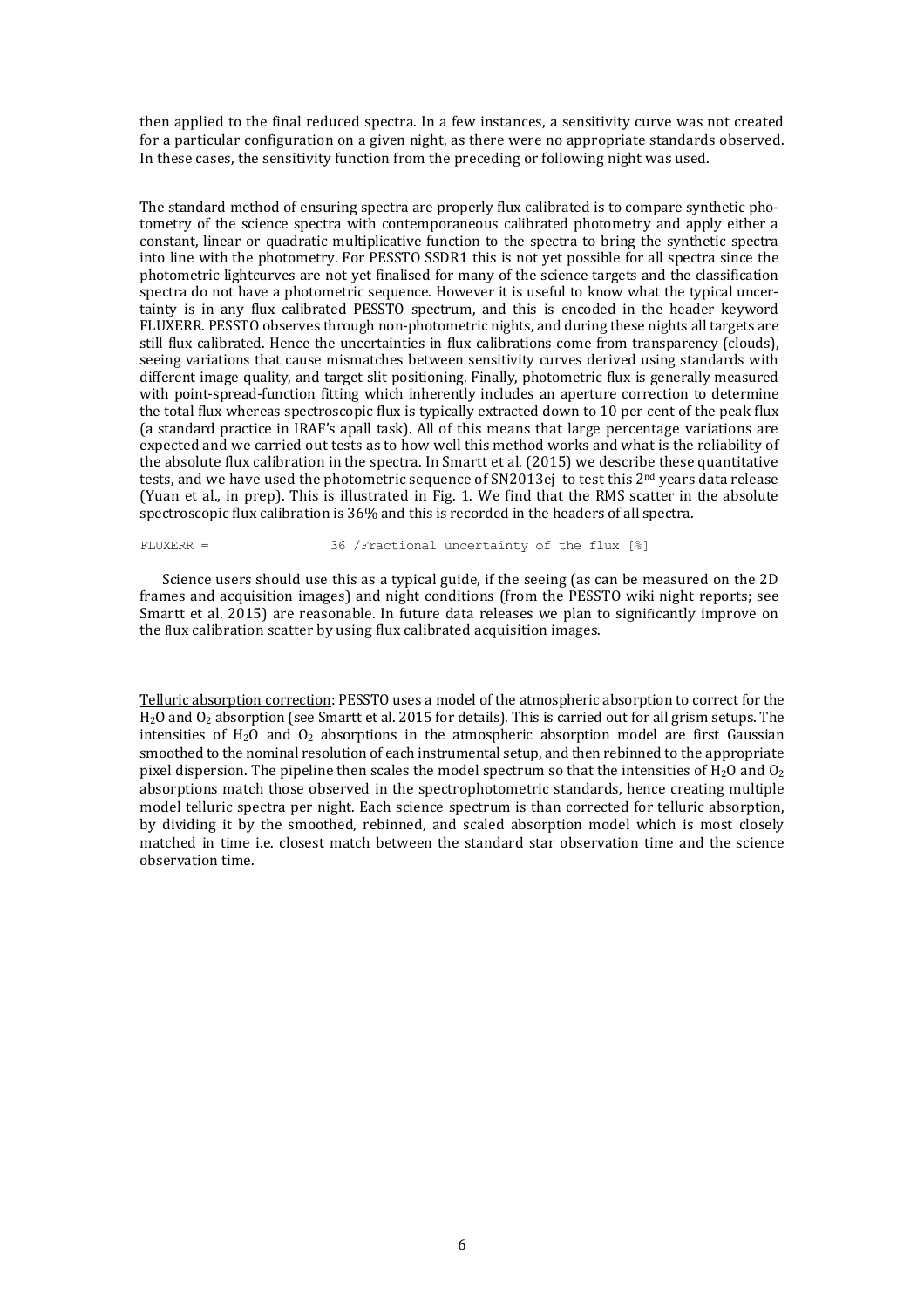

Fig 1: Synthetic magnitudes as measured from flux-calibrated spectra (Gr#11 and  $Gr#16$ ) compared to the photometric magnitude at the same epoch for SN2013ej (Yuan et al., in prep.). *Mag*<sub>Phot</sub> is the calibrated photometric magnitude and the yaxis is the difference between this and the synthetic photometry measured from the flux calibrated spectra. Colours and symbols indicate filters. The mean of all the values is  $-0.058$  with a RMS of  $0.360$ .



Fig 2: A check on the relative flux calibration of the PESSTO spectra. The difference between the synthetic photometry colours of SN2013ej (Gr#11) and photometric measurements is plotted on the y-axis. The x-axis is simply the *V*-band photometric magnitude on the left panel and photometric colour *B* − *V* on the right . The colour RMS is 0.058.

#### 2. SOFI Spectroscopic calibration data and reduction

Similar to PESSTO observations and reductions for EFOSC2, we aim to homogenise the SOFI observations and calibrations and tie them directly to what is required in the data reduction pipeline. A standard set of PESSTO OB for calibrations and science are available on the PESSTO wiki and the following sections describe how they are applied in the pipeline reduction process. An example of a fully calibrated SOFI spectrum illustrating the wavelength range and atmospheric windows is shown in Fig. 2.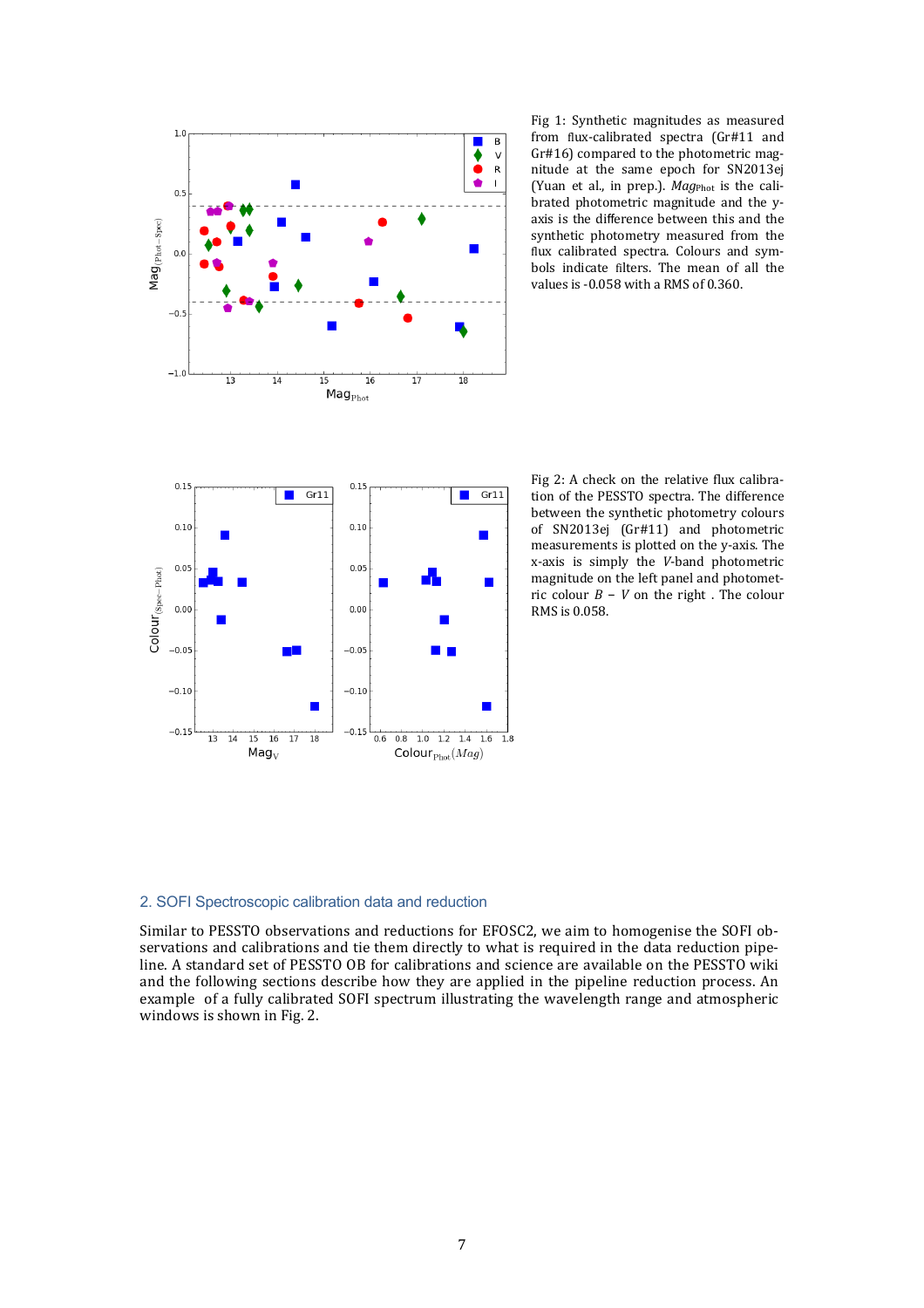

Fig 2. Combined blue and red grism SOFI spectra of SN 2012ec taken on 2013 September 24. Overplotted in grey is the atmospheric transmission, showing the correspondence between regions of low transparency and poor S/N in the spectrum.

Bias, dark and cross-talk correction: The detector bias offset and structure is subtracted along with the sky background, as is standard procedure with his chip. The SOFI detector suffers from cross talk, where a bright source on either of the two upper or lower quadrants of the detector will be accompanied by a "ghost" on the corresponding row on the opposite two quadrants. This cross-talk effect is corrected for within the PESSTO pipeline by summing each row on the detector, scaling by a constant value, and subtracting from the opposite quadrants.

Flat field calibration: The lamp-off flats are subtracted from the lamp-on flats, to remove the thermal background of the system. These subtracted flat fields are combined and normalized and used to correct for the pixel to pixel variations in detector sensitivity in the science and standard star frames. The amplitude of the variability in the flat field is  $~4\%$  for the red grism and  $~6\%$  for the blue grism. Two normalized red grism flat fields taken  $~5$  months apart show exactly the same structure, demonstrating that the flat field is stable, and that the use of monthly calibrations is justified (see Smartt et al. 2015).

Arc frames and wavelength calibrations : wavelength calibration is performed using spectra of a Xenon arc lamp. To fit the dispersion solution of the arc spectra without any systematic residuals requires a 4th order polynomial fit (see Table 2 for details of numbers of lines and RMS). This dispersion solution is applied to the two dimensional spectra and the sky lines are crosscorrelated with an accurately calibrated template sky. A linear shift is applied to the wavelength calibration and recorded in the header keyword SHIFT. As with the EFOSC2 correction, the precision of the wavelength correction is limited to  $0.1\text{\AA}$ , due to the scale of the shifts in the library sky spectra employed. Hence this value of  $0.1\text{\AA}$ , is again recorded as the systematic error in the wavelength calibration (SPEC SYE).

Sky subtraction and spectral extraction : SOFI spectra for PESSTO are taken in an ABBA dither pattern. This pattern consists of taking a first  $(A_1)$  exposure at a position 'A', then moving the telescope so that the target is shifted along the slit of SOFI by  $\sim$  5-10  $\degree$  to position 'B'. Two exposures are taken at 'B' (B1 and B2), before the telescope is offset back to 'A' where a final exposure (A2) is taken. The pipeline subtracts each pair of observations (i.e,  $A_1 - B_1$ , B1-A1, B2-A2, A2-B2) to give individual bias- and sky-subtracted frames and shifts these sky-subtracted frames so that the trace of the target is at a constant pixel position, and the frames are then combined. Finally, the spectrum is optimally extracted interactively.

Telluric absorption correction : A "telluric standard" is observed immediately prior to or following the science spectrum, and at a similar airmass. The spectrum of the telluric standard is then divided by an appropriate template spectrum of the same spectral type, vielding an absorption spectrum for the telluric features. The absorption spectrum is then divided into the science spectrum to correct for the telluric absorption. As part of PESSTO, we observe either a Vega-like (spectral type  $A0V$ ) or a Solar analog  $(G2V)$  telluric standard for each SOFI spectrum. The PESSTO pipeline uses the closest (in time) observed telluric standard to each science or standard star spectrum.

Spectrophotometric standards and flux calibration : The process for correcting the spectrum for the telluric absorption also provides a means for flux calibration using the Hipparcos I or V pho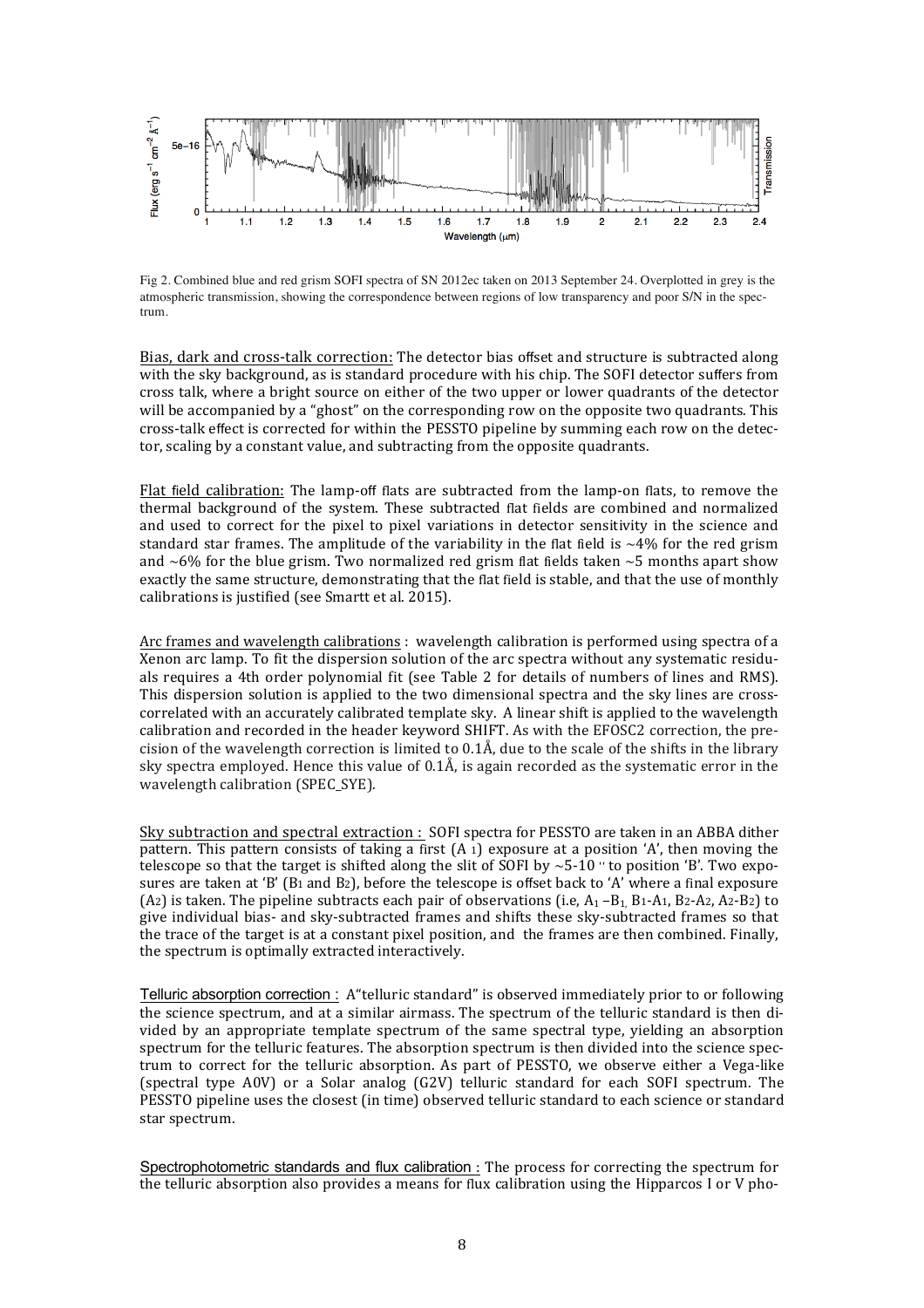tometry of the solar analogs and Vega standards used. The flux of the observed telluric standard spectrum is scaled to match the tabulated photometry, with the assumption that the telluric standards have the same color (temperature) as Vega or the Sun. A second step is performed to flux calibrate the spectra using a spectrophotometric standard. The spectrophotometric standard is reduced and corrected for telluric absorption using a telluric standard, with the same technique as used for the science targets. This corrected standard spectrum is then compared with its tabulated flux, and the science frame is then linearly scaled in flux to correct for any flux discrepancy. There are only a handful of spectrophotometric standard stars which have tabulated fluxes extending out as far as the *K*-band (listed in Table 2 of Smartt et al. 2015). All SOFI spectra have the following keyword which denotes which telluric standard was used for both the telluric correction and the initial flux calibration.

SENSFUN = 'Hip105672\_20130816\_GB\_merge\_57000\_1\_ex.fits' /tell stand frame

The spectrophotometric flux standard from Smartt et al. (2015; Table 3) used to additionally scale the flux and the keyword SENSPHOT is added to the header, with the spectrum used to apply the flux calibration. This file has the name of the standard labelled.

#### SENSPHOT= 'sens\_Feige110\_20130816\_GB\_merge\_57000\_1\_f.fits' / sens used to flux cal

To improve the scaling of the absolute flux levels of the spectra, we employ the *JHKs* imaging that is normally done when SOFI spectra are taken. Synthetic *I* and *H*-band photometry was performed on the blue grism spectra, and *H* and *K*-band photometry on the red grism spectra. The magnitude offsets between the *JHK* synthetic photometry and the *JHK* aperture photometry provide scaling factors of the absolute flux levels applied to the spectra. We use the RMS of the zeropoints measured over the year as the typical uncertainty in the absolute flux calibration.

This uncertainty in the absolute flux calibration is recorded in the headers of all SOFI spectra with the following header keyword (as done for EFOSC2) :

FLUXERR = 22.0 /Fractional uncertainty of the flux [%]

#### 3. *SOFI imaging calibration frames and reduction*

Bias, cross-talk and flat calibration : SOFI imaging is carried out as default when spectroscopy is done, providing images with a 4.9 arcmin field of view (0.29 arcsec pix-1). The cross talk effect is first corrected as for the spectra and all images are then flat fielded using dome flats, which are typically taken on an annual basis. Pairs of flats are taken with the dome screen illuminated and un-illuminated; the latter are then subtracted from the former to account for bias and thermal background. Multiple flats are combined, and then used to reduce the science data. An illumination correction is also applied, to account for the difference between the illumination pattern of the dome flats and the actual illumination of the night sky. The illumination correction is determined by imaging a bright star at each position in a  $4\times4$  grid on the detector. The intensity of the star is then measured at each position, and a two-dimensional polynomial is fitted. This polynomial is normalised to unity, so that it can be applied to the imaging data as a multiplicative correction

Sky subtraction : For targets that are in relatively uncrowded fields, a dither pattern is employed where the telescope is moved to four offset positions on the sky, while keeping the target in the field of view ("on-source sky subtraction"). To determine the sky background, the four frames are then median combined *without* applying offsets, rejecting pixels from any individual image which are more than a certain threshold above the median. This *initial* sky image is subtracted from each individual frame in order to obtain a *initial* sky-subtracted images. These frames are used to identify the positions of all sources and create a mask frame for each science image. For each set of four images, the frames are then median combined *goain without* applying offsets and using the masks created previously to reject all sources and produce the *final* sky image. The *final* sky background image is then subtracted from each of the input frames. The sky-subtracted images are then mosaiced together to create a single image using the swarp package (Bertin et al. 2002).

For targets which are in a crowded field, or where there is extended diffuse emission (such as nearby galaxies), PESSTO observations alternate between observing the target, and observing an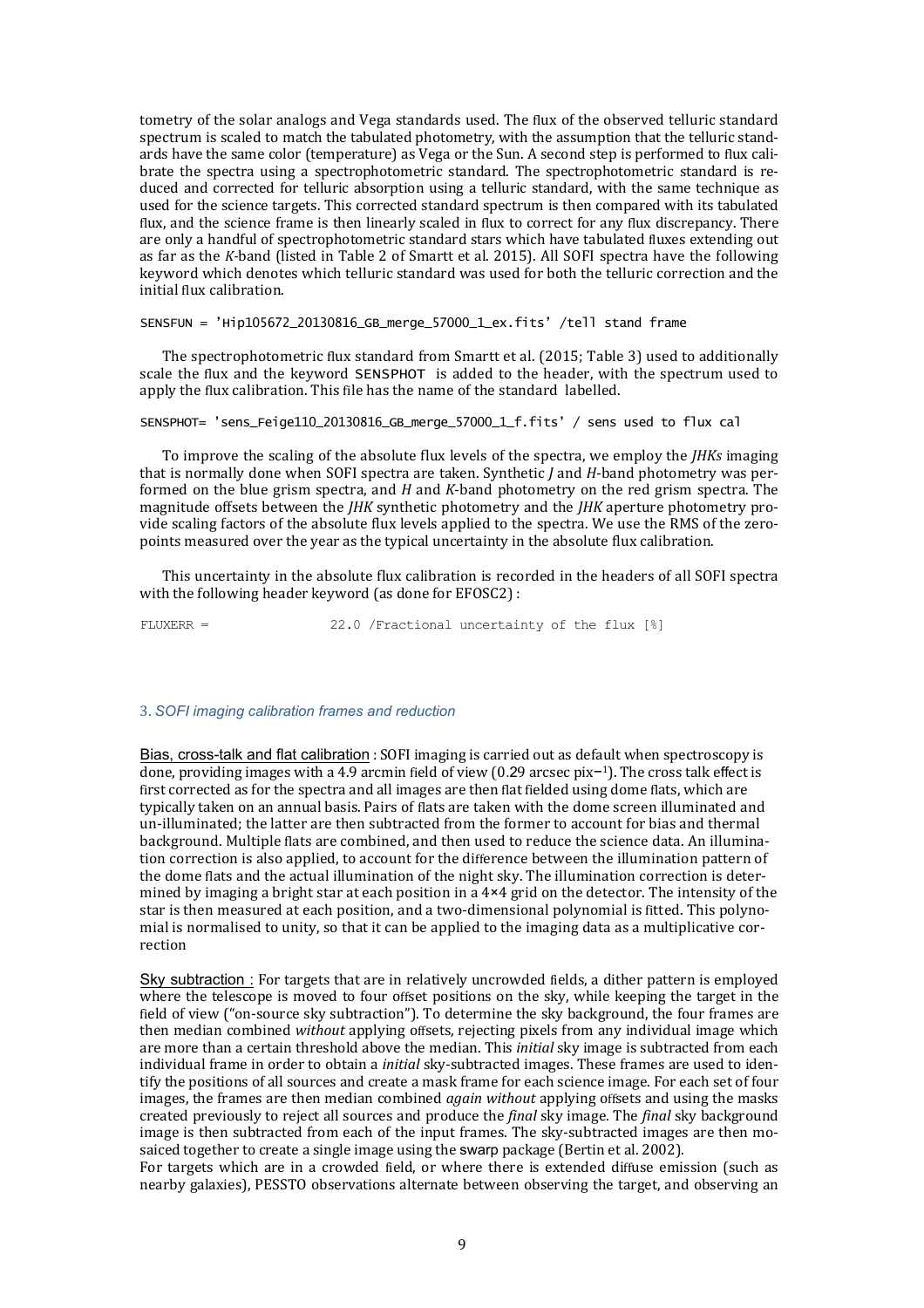uncrowded off-source field around ~5 arcmin from the target (typically four frames on source, then four frames off source are observed, dithering in each case). The off-source frames are then used to compute a sky frame in the same way as for the "on-source sky subtraction". The off-source sky frame is then subtracted from each of the on-source images of the target, which are then combined to create the final image. Since the field of view of SOFI is rather small (4.9 arcmin) the astrometry is not set for single images. Instead, *sextractor* is run to detect sources in individual frames, and to check the nominal dither.

Astrometric calibration : The astrometric calibration was derived using the 2MASS reference catalogues, and a distortion model described by a second order polynomial. A typical scatter of 0.4-0.5 arcsec was been found for the science frames with around 15 stars usually recognised by the catalogue in the frame. This typically improves to an rms ~0.2-0.3 with <sub>∼</sub>>30 stars.. The information on the RMS of RA and *DEC* is provided in the standard CRDER1 and CRDER2 keywords and repeated, along with the number of stars used for the calibration, in the PESSTO-specific keyword ASTROMET. 

Photometric calibration : The individual SOFI images, which themselves are the result of the average combination of NDIT images, are then mosaiced together in a median combine using swarp., An astrometric calibration is made, by cross correlating the sources detected by sextractor with the 2MASS catalogue. The instrumental aperture magnitudes of the sources in the field as measured by daophot are then compared to their catalogued 2MASS magnitudes to determine the photometric zeropoint, which is recorded in the header of the image as PHOTZP. The other relevant photometric keywords are as follows (see Smartt et al., 2015 for more details).

| PSF FWHM=         |                      | 1.015714368/Spatial resolution (arcsec)                            |
|-------------------|----------------------|--------------------------------------------------------------------|
| ELLIPTIC=         |                      | 0.142 / Average ellipticity of point sources                       |
| $PHOTZP =$        |                      | 25.4895217391 / MAG=-2.5*log(data)+PHOTZP                          |
| PHOTZPER=         |                      | 0.09695742781/error in PHOTZP                                      |
|                   | FLUXCAL = 'ABSOLUTE' | /Certifies the validity of PHOTZP                                  |
| $PHOTSYS = 'VEGA$ |                      | / Photometric system VEGA or AB                                    |
| ABMAGSAT=         |                      | 11.94145459901092/Saturation limit for point sources (AB mags)     |
| ABMAGLIM=         |                      | 18.96704572844871/ 5-sigma limiting AB magnitude for point sources |

The zeropoint conforms to ESO SDP standards for archive images and can be employed simply as :

### $MAG = -2.5 \log (COUNTS<sub>ADU</sub>) + PHOTZP$

where *COUNTS*<sub>ADU</sub> is the measured signal in ADU. Users should be aware that these zeropoints are for guidance rather than for immediate and unchecked scientific use for photometry of transients. The zeropoints should always be checked with 2MASS sources, since the number and brightness of targets in automated selection various considerably due to the limited field of view of SOFI.

SOFI artifacts and problem images : The SOFI images are characterized by a number of recurring features which are mostly related to the sky subtraction method employed above. For example, Fig 3 shows an example image and its weight to illustrate the "on-source sky subtraction". Table 5 lists some specific example image issues from SOFI and the impact on their science use.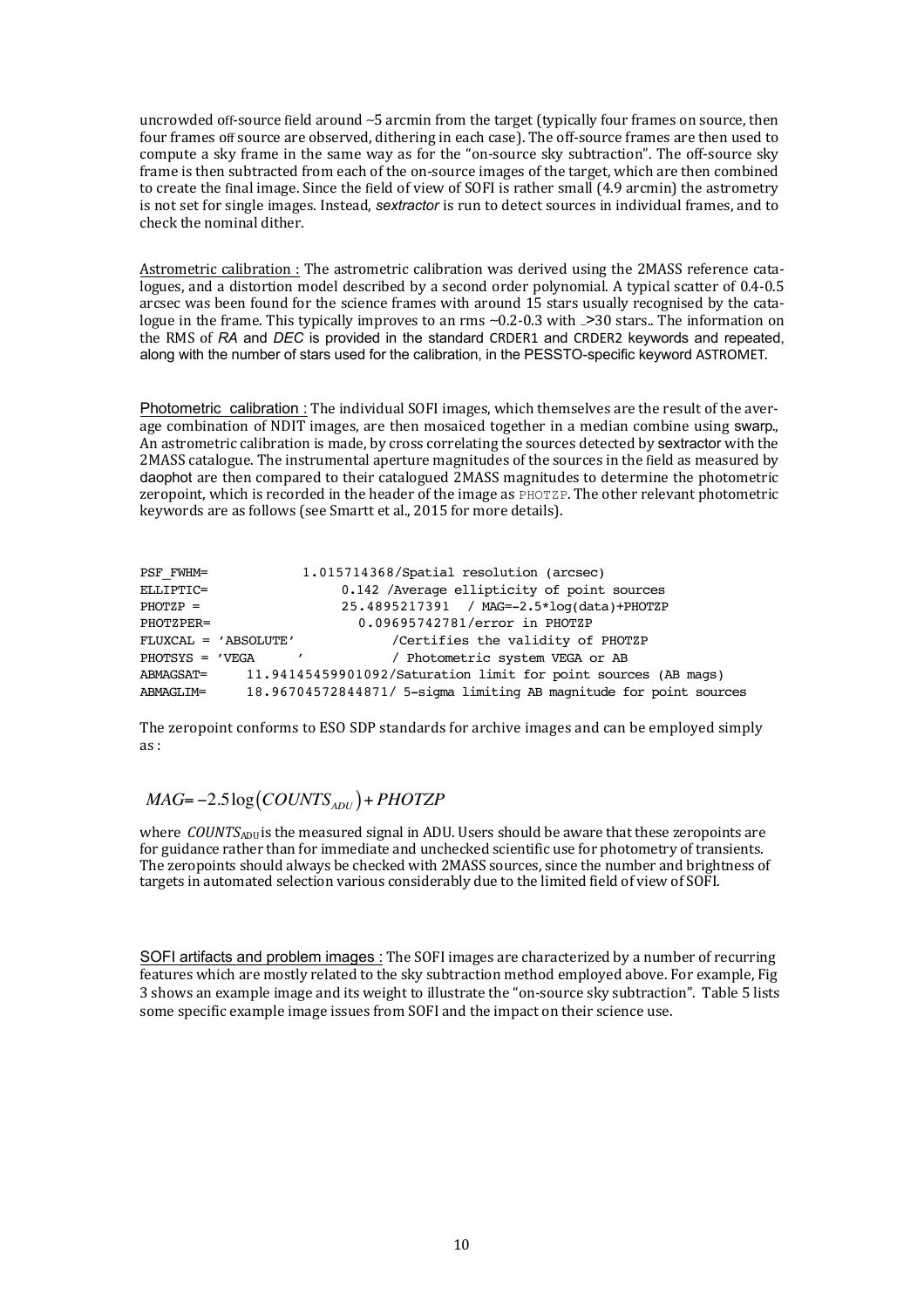

Fig 4 : the typical SOFI dither pattern for "on-source sky subtraction". The left panel shows a typical image, with the sky noise levels varying due to the dither pattern illustrated. The right panel is the weight image.

Table 5 : Specific examples of SOFI imaging issues.

| <b>Images</b>                                                                                                                                                                 | <b>Description of issues</b>                                                                                                                                                                                                                                                                                                                                                        |
|-------------------------------------------------------------------------------------------------------------------------------------------------------------------------------|-------------------------------------------------------------------------------------------------------------------------------------------------------------------------------------------------------------------------------------------------------------------------------------------------------------------------------------------------------------------------------------|
| sn2009ip_20131014_Ks_merge_57050_1.fits<br>Sn2013dn_20130816_H_merge_57049_1.fits<br>SN2013ek_20130816_H_merge_57049_1.fits<br>SN2013fs_20131014_Ks_merge_57050_1.fits        | These exemplify cases where<br>there are vertical noise pat-<br>terns in the background, like-<br>ly electronic in origin. How-<br>ever the middle region<br>around the transient is typi-<br>cally less affected. These four<br>are examples, there are oth-<br>ers with similar background<br>patterns.                                                                           |
| OGLE-2013-SN-079_20131025_J_merge_57050_1.fits<br>SN2013ek_20130828_J_merge_57049_1.fits<br>SN2013fc_20131013_H_merge_57050_1.fits<br>SN2013fc_20131209_Ks_merge_57050_1.fits | These exemplify cases where<br>there are residuals from the<br>bright host galaxy, when the<br>offsets were used. This re-<br>flects the higher noise levels<br>where the galaxy was shifted<br>in the dither pattern. Howev-<br>er the region around the<br>transient should be unaffect-<br>ed. These four are examples,<br>there are others with similar<br>background patterns. |
| SN2012ca_20131102_H_merge_57050_1.fits<br>SN2012ca_20131102_J_merge_57050_1.fits<br>SN2013fc_20131003_H_merge_57050_2.fits<br>SN2013fc_20131209_H_merge_57050_1.fits          | Poor image, reason not<br>known. Use with caution                                                                                                                                                                                                                                                                                                                                   |
| SN2013ek_20130816_Ks_merge_57049_1.fits<br>LSQ13ddu_20131209_H_merge_57050_1.fits                                                                                             | Core of a bright galaxy/star<br>saturated. When the dith-<br>ered offsets were used for<br>sky subtraction, this prints<br>through. However, the SN<br>position should be unaffect-<br>ed. These two are examples,<br>there are others with similar<br>background patterns.                                                                                                         |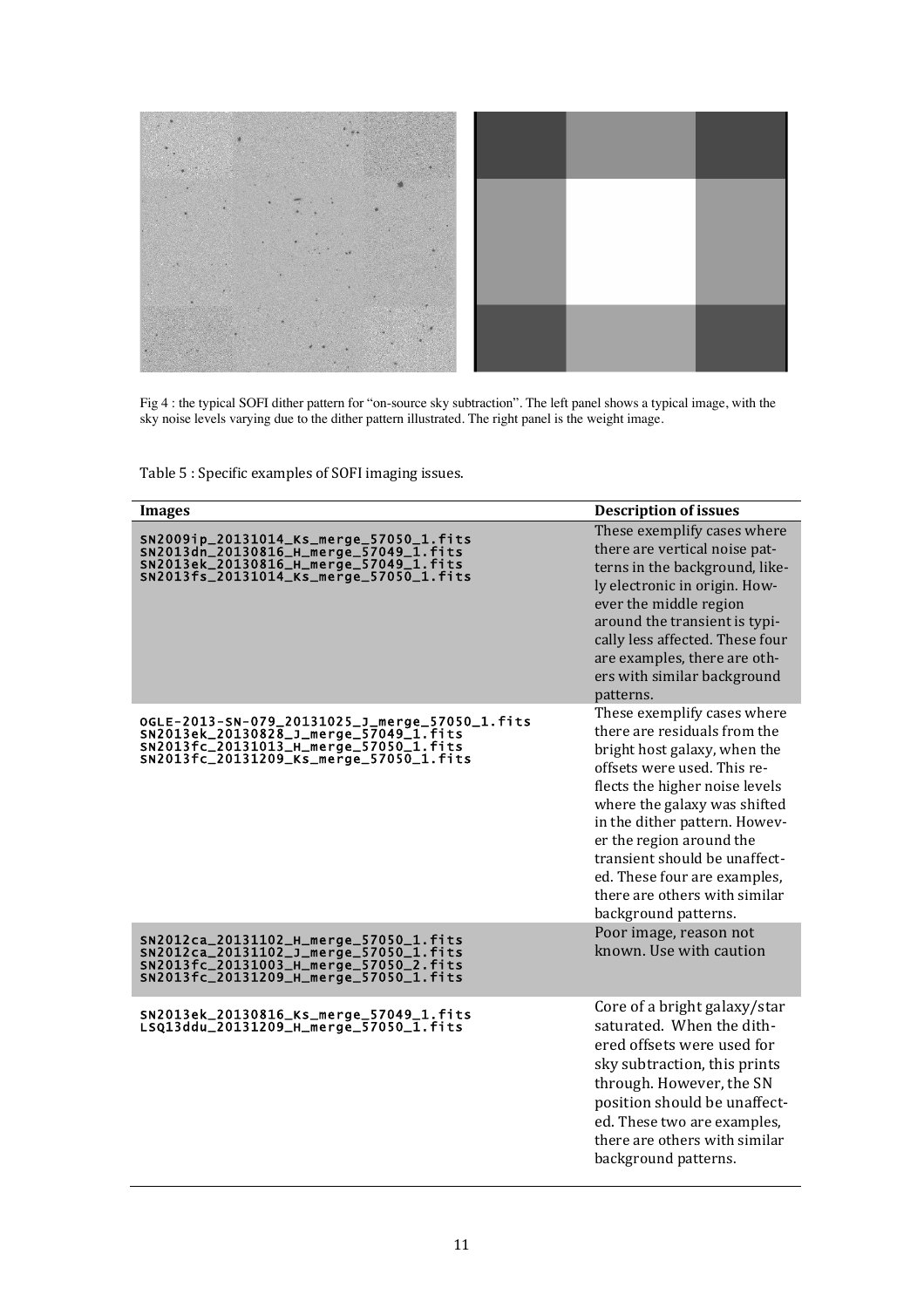# **Previous Releases**

Release number 2 contained flux-calibrated 1d EFOSC spectra of all targets taken during the first year (between April 2012 and April 2013), plus SOFI 1d spectra and imaging products for the brightest targets.

Release number 3 contains all the products of release number 2 plus the 1d spectra and images of the targets taken during the second year (between August 2013 and April 2014).

List of Spectral Changes

.

- 1. Spectrum for object SN2103ek was re-uploaded to correct its object name to 'SN2013ek'.
- 2. Spectrum for object MASTER134201m023856 was re-uploaded to correct its object name to 'MASTERJ134201.21-023856.2'
- 3. Spectrum for object MASTEROTJ093953.18+165516.4 was re-uploaded to correct its object name to 'MASTERJ093953.18+165516.4'
- 4. Spectrum for object OGLE-2012\_SN-027 was re-uploaded to correct its obiect name to 'OGLE-2012-SN-027'
- 5. Spectrum for object OGLE2013-SN-017 was re-uploaded to correct its object name to 'OGLE-2013-SN-017'
- 6. Spectrum for object PSNJ125333062742517 was re-uploaded to correct its object name to 'PSNJ12533306+2742517'
- 7. Spectrum for object PSNJ02554120-2725276 was re-uploaded to update its object name to 'SN2012fx'
- 8. Spectrum for object PSNJ04371913-6908254 was re-uploaded to update its object name to 'SN2012fu'
- 9. Spectrum for object PSNJ081753462328105 was re-uploaded to update its object name to 'SN2013gq'
- 10. Spectrum for object PSNJ09040080-7203248 was re-uploaded to update its object name to 'SN2013B'
- 11. Spectrum for object PSNJ19065165-6142163 was re-uploaded to update its object name to 'SN2012fv'
- 12. Spectrum for object PSNJ20032484-5557192 was re-uploaded to update its object name to 'SN2012fz'
- 13. Spectrum for object PSNJ21015899-4816259 was re-uploaded to update its object name to 'SN2012fw'
- 14. Spectrum for object PSNJ23054871+1419564 was re-uploaded to update its object name to 'SN2012ff'
- 15. Spectrum for object sn2012fs was re-uploaded to correct its object name to 'SN2012fs'
- 16. Spectrum for object SSS121120-023241-391756 was re-uploaded to update its object name to 'SN2012hc'

# **Data Format**

### 1. EFOSC2 data file types and naming

One dimensional flux calibrated spectra are in binary table format and conform to the ESO Science Data Products Standard (Retzlaff et al. 2013). The binary table FITS file consists of one primary header (there is no data in the primary HDU so NAXIS=0), and a single extension containing a header unit and a BINTABLE with NAXIS=2. A unique FITS file is provided for each individual sci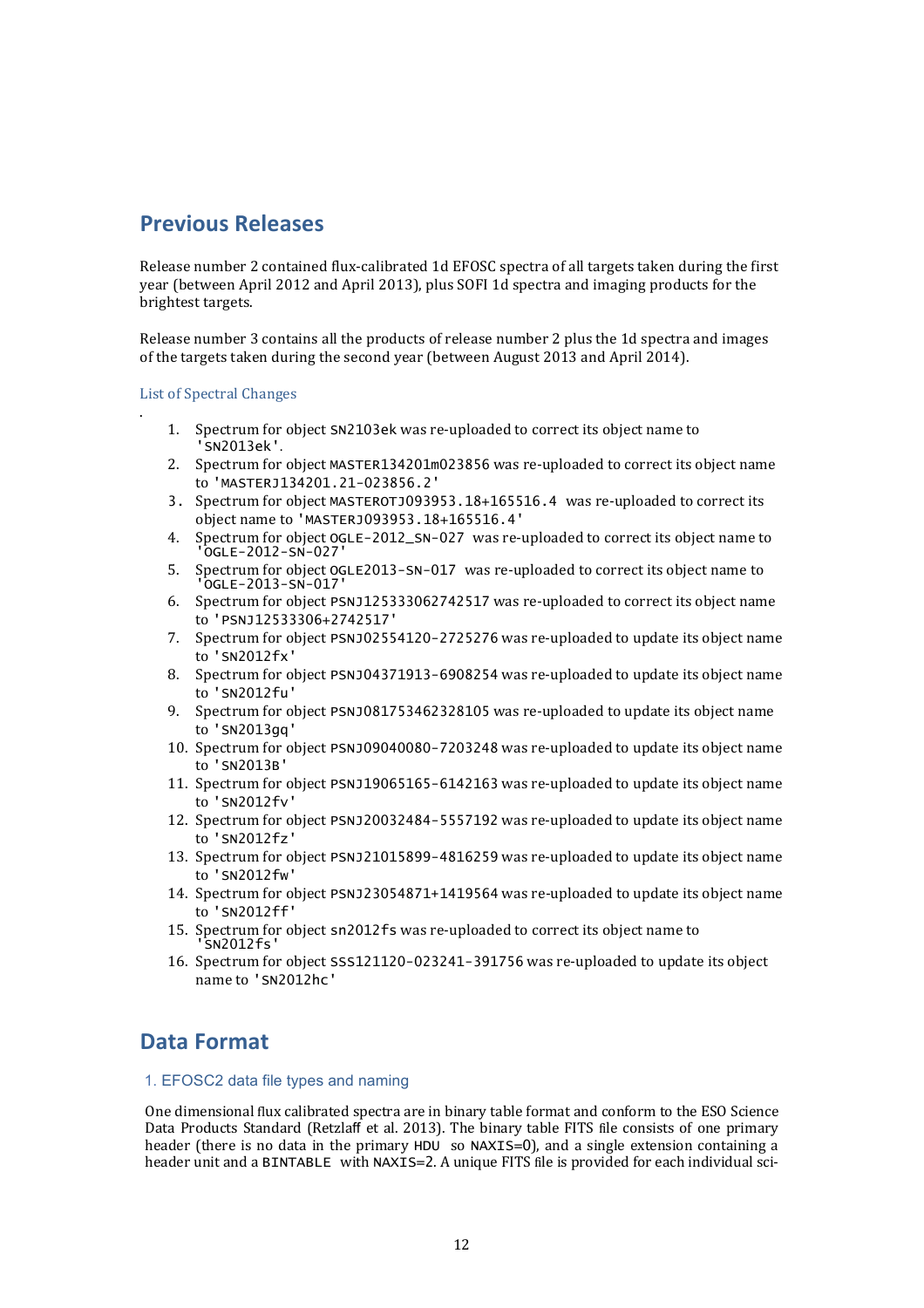ence spectrum. The actual spectral data is stored within the table as vector arrays in single cells. As a consequence, there is only one row in the BINTABLE, that is NAXIS2=1.

Information associated with the science spectrum is also provided within the same binary table FITS file resulting in a table containing one row with four data cells. The first cell contains the wavelength array in angstroms. The other three cells contain the science spectrum flux array (extracted with variance weighting), its error array (the standard deviation produced during the extraction procedure) and finally the sky background flux array. Each flux array is in units of erg cm<sup>-2</sup> s<sup>-1</sup> $\AA$ <sup>-1</sup>.

The science spectrum has a filename of the following form, object name, date of observation, grism, filter, slit width, MID of data reduction date, a numeric counter (beginning at 1) to distinguish multiple exposures taken on the same night, and a suffix sb to denote a spectrum in binary table format.

SN2013ak\_20130412\_Gr11\_Free\_slit1.0\_56448\_1\_sb.fits

In the few cases where the object name is longer than 20 characters, it is truncated within the filename to ensure the filename does not exceed the 68 character limit enforced by ESO. The full object name is always recorded in the OBJECT keyword.

They can be identified as having the data product category keyword set as

PRODCATG = SCIENCE.SPECTRUM /Data product category

The 2D spectrum images which can be used to re-extract the object as discussed above are released as associated ancillary data. They are associated with the science spectra through the following header keywords in the science spectra files. The file name is the same as for the 1D spectrum, but the suffix used is  $\mathbf{i}$  to denote an image.

ASSOC1 = ANCILLARY.2DSPECTRUM /Category of associated file ASSON1 = SN2013ak\_20130412\_Gr11\_Free\_slit1.0\_56448\_1\_si.fits /Name of associated file

These 2D files are wavelength and flux calibrated hence a user can re-extract a region of the data and have a calibrated spectrum immediately. Users should note the value for BUNIT in these frames means that the flux should be divided by 10 <sup>20</sup> to provide the result in erg cm<sup>-2</sup> s<sup>-1</sup> Å<sup>-1</sup>.

#### 2. SOFI data file types and naming

The data products for SOFI are similar to those described above for EFOSC2. The spectra are in binary table FITS format, with the same four data cells corresponding to the wavelength in angstroms, the weighted science spectrum and its error and the sky background flux array. Again, each flux array is in units of erg cm<sup>-2</sup> s<sup>-1</sup> Å<sup>-1</sup>. The SSDR1 FITS keywords described Smartt et al.  $(2015)$  are again applicable here. A typical file name is

SN2009ip\_20130417\_GB\_merge\_56478\_1\_sb.fits

Where the object name is followed by the date observed, the grism  $(GB$  for the blue grism, or  $GR$ for the red grism), the word "merge" to note that that the individual exposures in the ABBA dither pattern have been co-added, the date the file was created, a numeric value to distinguish multiple exposures on the same night and a suffix  $sb$  to denote a spectrum in binary table format. As with EFOSC2, this science spectrum can be identified with the label:

PRODCATG = SCIENCE.SPECTRUM /Data product category

We also provide the 2D flux calibrated and wavelength calibrated file so that users can re-extract their object directly, as described with EFOSC2. The identification of the 2D images follow the same convention as for EFOSC2, with the suffix  $s$ <sup>i</sup> to denote a spectral image.

ASSOC1 = ANCILLARY.2DSPECTRUM /Category of associated file  $ASSON1 = SN2009ip_20130417_GB_m$  merge\_56478\_1\_si.fits /Name of associated file

In nearly all cases where PESSTO takes a SOFI spectrum, imaging in  $IHK_s$  is also taken. These images are flux and astrometrically calibrated and released as science frames. They are labeled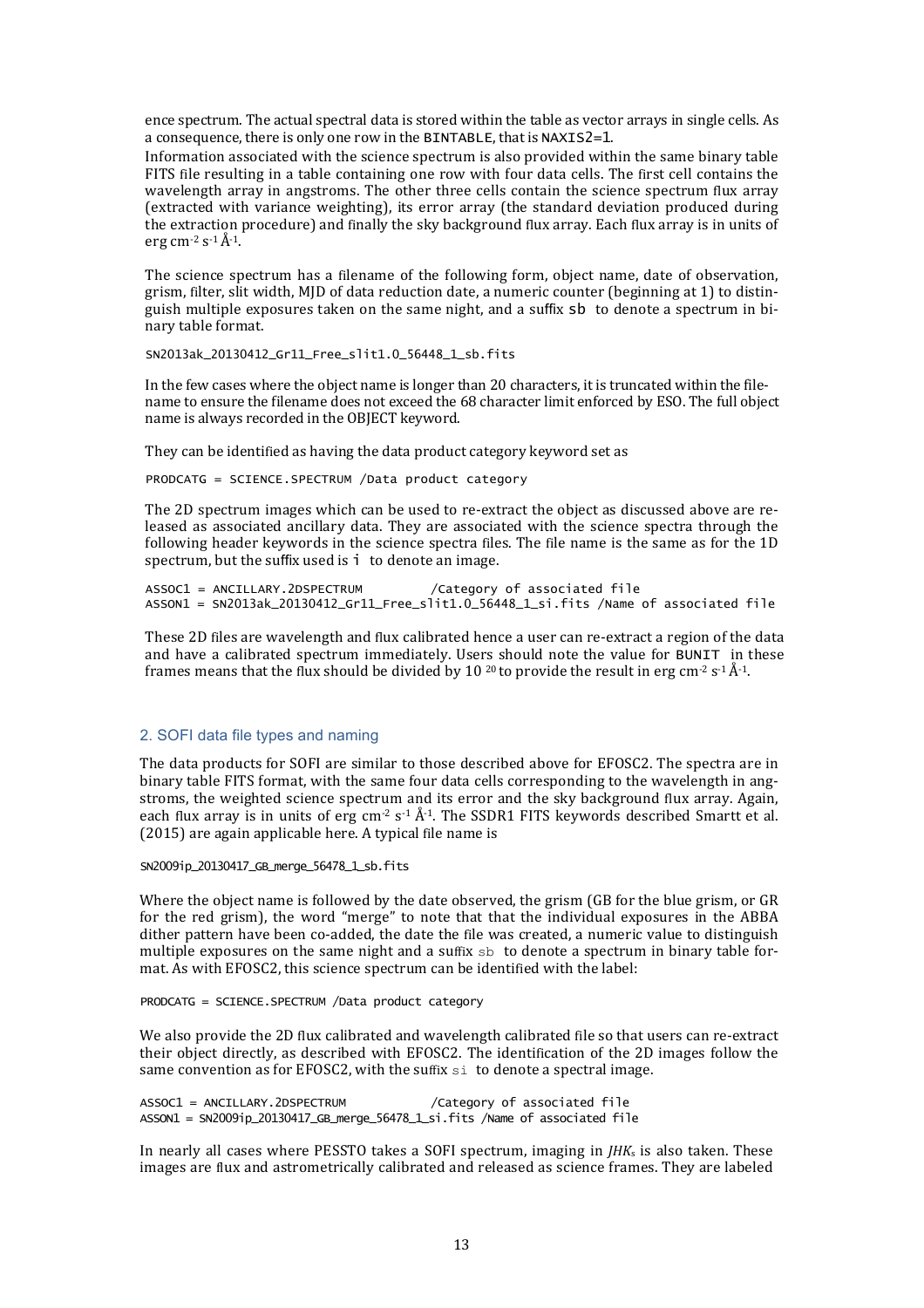as follows where  $K_S$  labels the filter and the merge denotes that the dithers have been median combined.

SN2013am\_20130417\_Ks\_merge\_56475\_1.fits

We also release the image weight map as described in (Retzlaff et al. 2013). The definition in this document is the pixel-to-pixel variation of the statistical significance of the image array in terms of a number that is proportional to the inverse variance of the background, i.e. not including the Poisson noise of sources. This is labelled as

```
ASSOC1 = ANCILLARY.WEIGHTMAP /Category of associated file
ASSON1 = SN2013am_20130417_Ks_merge_56475_1.weight.fits /Name of associated file
```
## **Catalogue Columns**

This release contains the PESSTO Transient Catalogue which is a catalogue of all sources for which a meaningful spectral classification has been obtained up to 1-Mar-2014. The columns are described in Table 7 below and we provide further explanatory information in this section.

### 1. Spectral classification

For spectral classification we chose the following standard classes (for TRANSI-ENT CLASSIFICATION). Although other classification terms have been proposed (e.g. Iax, Ic-BL, SLSN-R,  $Ia+CSM$ , "Ca-rich", .Ia etc) we have kept with the standard classification scheme with a Boolean flag to note if a transient appears peculiar or unusual for its standard class TRANSI-ENT\_CLASSIFICATION\_PECULIAR\_FLAG). The ATel announcements carry textual information on objects. The classifications we apply are

- SN Ia : type la supernova
- SN Ib : type Ib supernova
- SN Ic : type Ic supernova
- SN Ibc : either type Ib or Ic, ambiguous which
- SN Ibn : type Ib with narrow He lines
- SN  $I$  : type I, but ambiguous whether it should be Ia, Ib or Ic
- SN II : type II, as evidence by braod H-lines
- SN IIP : type IIP as good match to well studied II-P SNe
- SN IIb : type IIb supernova
- SN IIn : type II supernova, with narrow H-lines
- SLSN II: superluminous supernova, with hydrogen lines visible

SLSN Ic : superluminous supernova, with no hydrogen or helium obvious visible in the optical Impostor : likely giant eruption or non terminal explosion of massive star

- $AGN$ : active galactic nucleus variability
- CV : cataclysmic variable candidate

Variable star : a catch all for any type of variable or transient with zero redshift or negligible radial velocity

Galaxy : spectrum dominated by galaxy light

Unknown : unable to classify (e.g. the most common examples are blue featureless continuum objects)

### 2. Phase classification

We provide a general phase of classification of the transient spectrum, with respect to maximum light of the lightcurve for the type of object it is classified as. As there is some uncertainty in this procedure we adopt a two tiered approach to provide this information in a reliable form that respects the inherent uncertainty in phase classification. All transients are given one of the following values for TRANSIENT\_CLASSIFICATION\_PHASE: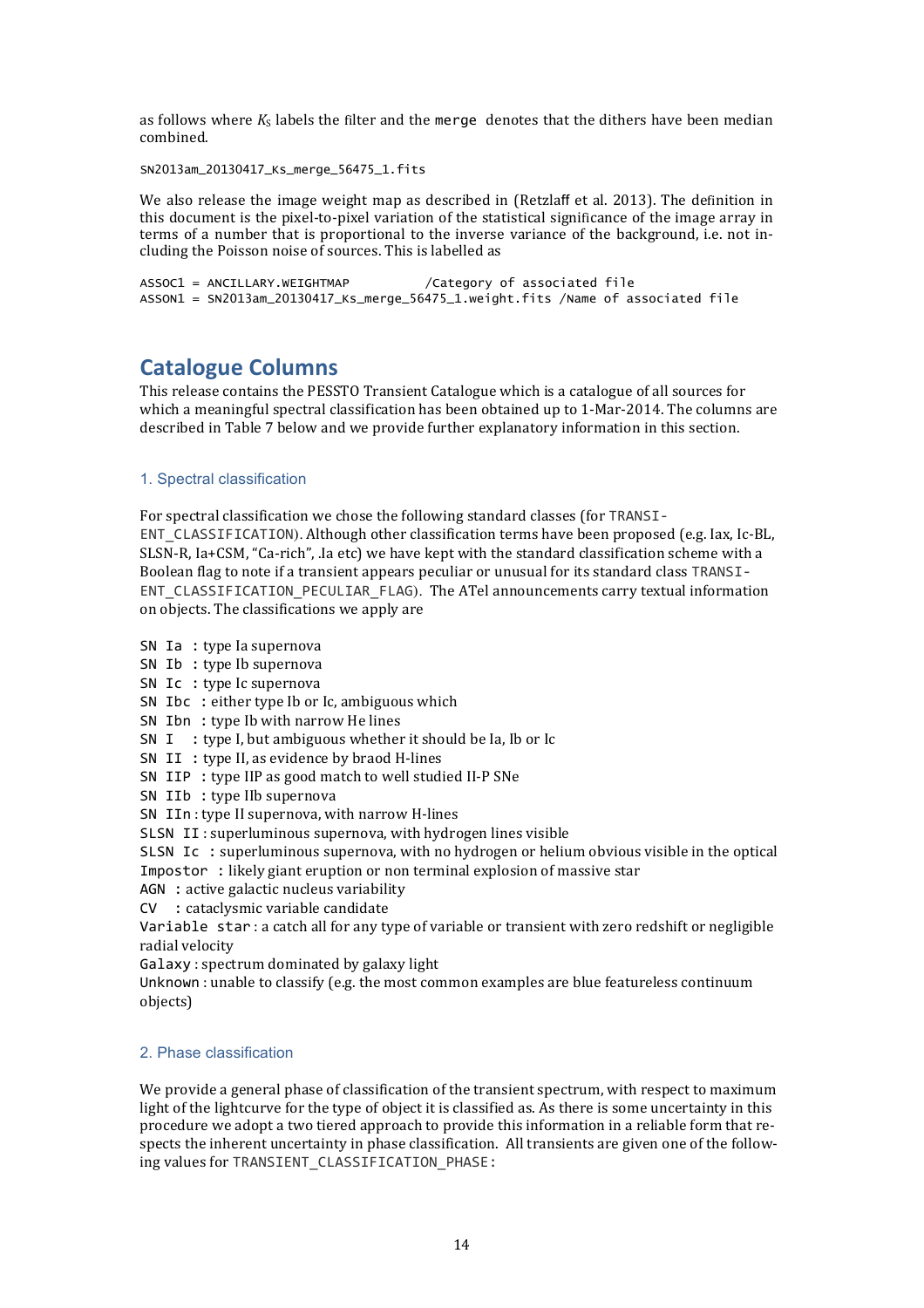Pre-max : transient is very likely caught before maximum light Max : transient is likely around maximum light Post-max : transient is very likely after maximum light Unknown : phase can not be discerned from the information in hand NULL : if the transient is not a supernova

If the transient phase can be further refined we provide the following ranges

| Table 6. Ranges of phase classification provided<br>TRANSIENT CLASSIFICATION PHASE DAYS LOWER LIMIT | TRANSIENT_CLASSIFICATION_PHASE_DAYS_UPPER_LIMIT |
|-----------------------------------------------------------------------------------------------------|-------------------------------------------------|
|                                                                                                     |                                                 |
| <b>NULL</b>                                                                                         | $-10$                                           |
| $-10$                                                                                               | -8                                              |
| 7                                                                                                   | -4                                              |
| $-3$                                                                                                |                                                 |
|                                                                                                     |                                                 |
|                                                                                                     | 10                                              |
| 11                                                                                                  | 20                                              |
| 20                                                                                                  | <b>NULL</b>                                     |

## Table 6. Ranges of phase classification provided

### 3. Host galaxy identification

We have cross-matched all transients against NED and SDSS sources using a staged approach to try and identify the most likely host for each object. Ambiguous cases were checked manually. The search criteria for the 5 search stages are

- 1. NED Classified Extragalactic Source with 25" search radius
- 2. NED Unclassified Extragalactic Candidates with 25" search radius
- 3. SDSS DR12 Spectroscopic Sources with 25" search radius
- 4. SDSS DR12 Photometric Sources with a 25" search radius
- 5. NED Classified Extragalactic Source with a 100" search radius

The stage at which a match is found is recorded in the value HOST\_SEARCH\_STAGE.

The bulk of transients are not in galaxies that have had previous spectroscopic redshifts measured. Hence we have also provided, where possible, a measurement of the photometric redshift from SDSS DR12. This will be useful for future analysis to determine if photometric redshifts can be used in any way to determine the absolute magnitudes and luminosities of the transients. The photometric redshifts and their errors are all taken from SDSS DR12. In this case the galaxies quoted are within 10 arcsec of the transient to ensure that they are the most likely true hosts.

### 4. List of column names and description

| Table 7. Column description for the PESSTO transient object catalogue. |  |  |
|------------------------------------------------------------------------|--|--|
|                                                                        |  |  |

| <b>Field Name</b>     | Description                      |
|-----------------------|----------------------------------|
| TRANSIENT ID          | Primary name. Either designated  |
|                       | IAU name (if assigned, or survey |
|                       | name from the originating dis-   |
|                       | covery survey                    |
|                       | The object identifier as it was  |
| PREVIOUS TRANSIENT ID | known in the previous release.   |
| TRANSIENT_RAJ2000     | RA of the transient in decimal   |
|                       | degrees. This generally comes    |
|                       | from the original survey discov- |
|                       | ery                              |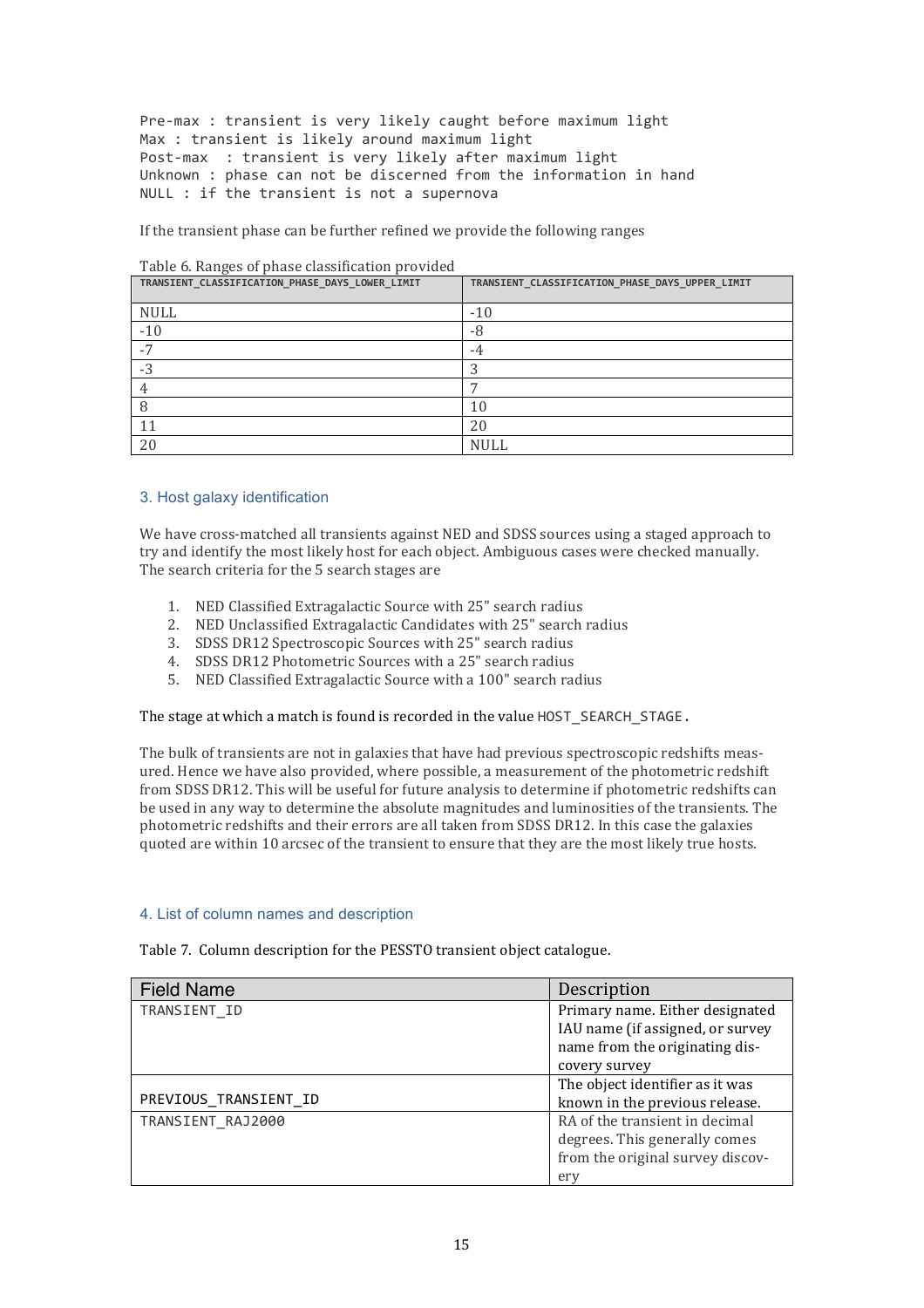| TRANSIENT DECJ2000                              | DEC of the transient in decimal<br>degrees. This generally comes<br>from the original survey discov-<br>ery                                                                                                                                                                                               |
|-------------------------------------------------|-----------------------------------------------------------------------------------------------------------------------------------------------------------------------------------------------------------------------------------------------------------------------------------------------------------|
| TRANSIENT_CLASSIFICATION                        | The classification of the transient.<br>These are generally from the<br>PESSTO ATel announcements,<br>with some updates based on<br>PESSTO data coverage. For this<br>catalogue PESSTO has adopted<br>standard classification labels, dis-<br>cussed later in this section of the<br>release description. |
| TRANSIENT_CLASSIFICATION_PECULIAR_FLAG          | Boolean flag, set to "1" if transient<br>classified as peculiar (for its par-<br>ticular spectral classification)                                                                                                                                                                                         |
| TRANSIENT_CLASSIFICATION_SOURCE                 | The source of the classification.<br>Most sources in this catalogue<br>were classified by PESSTO but<br>some objects were observed after<br>third party classifications. In<br>those cases, the originating ATels<br>or CBETs are referenced.                                                             |
| TRANSIENT_CLASSIFICATION_ATEL                   | The ATel reference reporting the<br>classification                                                                                                                                                                                                                                                        |
| TRANSIENT_CLASSIFICATION_MJD                    | MJD at the point of classification                                                                                                                                                                                                                                                                        |
| TRANSIENT_CLASSIFICATION_REDSHIFT               | The redshift of the transient<br>measured from the classification<br>spectra                                                                                                                                                                                                                              |
| TRANSIENT_CLASSIFICATION_PHASE                  | The phase of the transient at clas-<br>sification with respect to maxi-<br>mum light in days (see below for<br>a discussion on this)                                                                                                                                                                      |
| TRANSIENT_CLASSIFICATION_PHASE_DAYS_LOWER_LIMIT | Estimated Lower limit of the<br>phase of the transient (days)                                                                                                                                                                                                                                             |
| TRANSIENT_CLASSIFICATION_PHASE_DAYS_UPPER_LIMIT | Estimated Upper limit of the<br>phase of the transient (days)                                                                                                                                                                                                                                             |
| TRANSIENT_DISCOVERY_MJD                         | MJD at the point of discovery, re-<br>ported from the originating dis-<br>covery survey                                                                                                                                                                                                                   |
| TRANSIENT DISCOVERY MAG                         | Magnitude of the transient at the<br>point of discovery, reported from<br>the originating discovery survey                                                                                                                                                                                                |
| TRANSIENT_DISCOVERY_MAG_FILTER                  | Filter that TRANSI-<br>ENT_DISCOVERY_MAG<br>was reported in, from the origi-<br>nating discovery survey                                                                                                                                                                                                   |
| FOLLOWUP_TARGET                                 | Boolean flag, set to "1" if transient<br>became a PESSTO target for time<br>series follow-up                                                                                                                                                                                                              |
| HOST_SEARCH_STAGE                               | The stage of the transient-galaxy<br>cross-match method at which the                                                                                                                                                                                                                                      |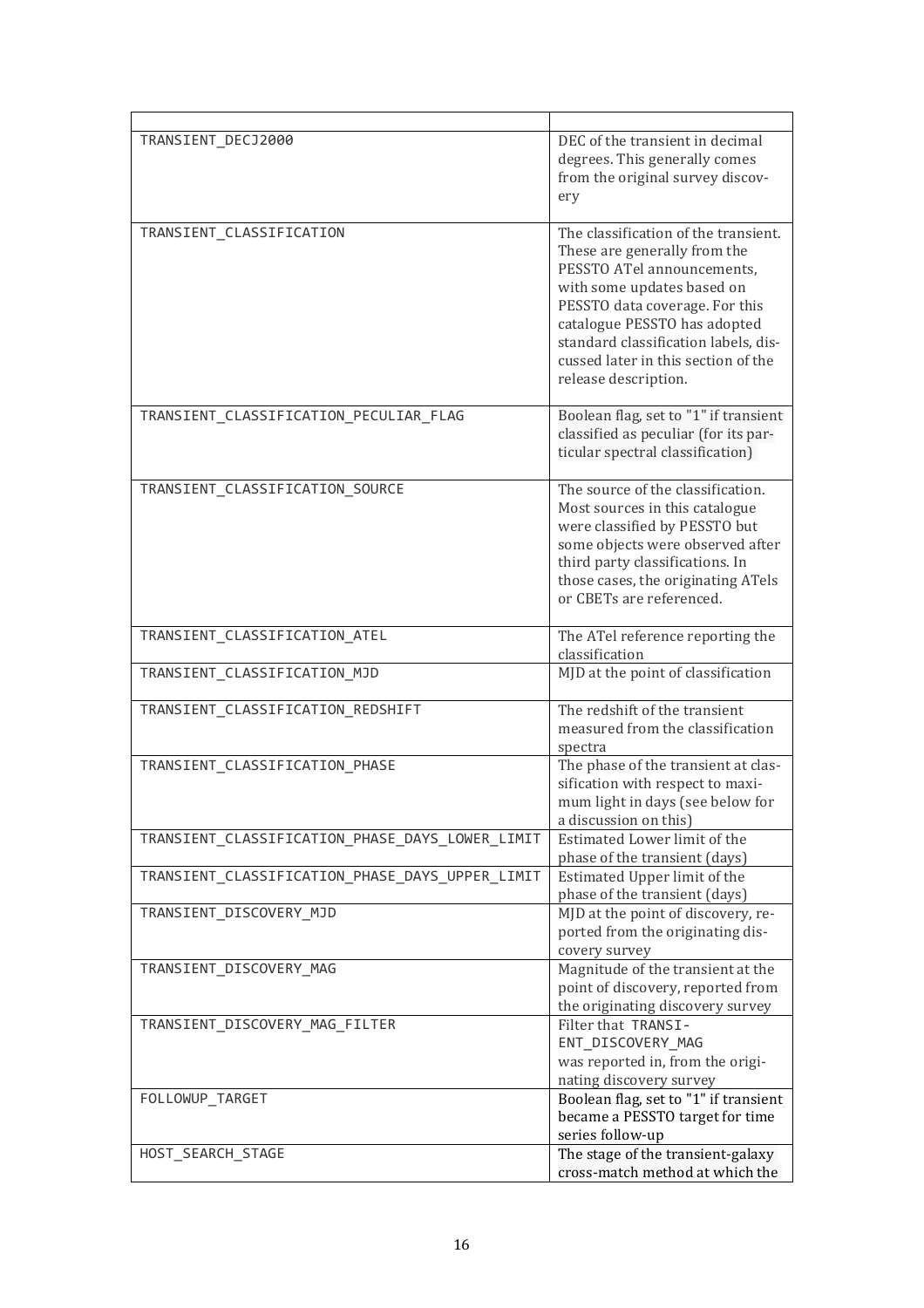|                           | host galaxy was matched (see<br>below for details)                                                                  |
|---------------------------|---------------------------------------------------------------------------------------------------------------------|
| HOST_ID                   | The name of an associated host<br>galaxy, if identified                                                             |
| HOST RAJ2000              | RA of host galaxy in decimal de-<br>grees                                                                           |
| HOST_DECJ2000             | DEC of host galaxy in decimal de-<br>grees                                                                          |
| HOST_OFFSET_N             | The N-S transient-host separation<br>(in decimal degrees). Positive<br>means the transient is North of<br>the host. |
| HOST_OFFSET_E             | The E-W transient-host separa-<br>tion (in decimal degrees). Positive<br>means the transient is East of the<br>host |
| HOST_REDSHIFT_SPEC_SOURCE | Catalogue source of the host gal-<br>axy's spectroscopic redshift                                                   |
| HOST REDSHIFT SPEC        | Host galaxy spectroscopic red-<br>shift                                                                             |
| HOST_REDSHIFT_PHOT_SOURCE | Catalogue source of the host gal-<br>axy's photometric redshift                                                     |
| HOST_REDSHIFT_PHOT        | Host galaxy photometric redshift                                                                                    |
| HOST REDSHIFT PHOT ERR    | Host galaxy photometric redshift<br>error                                                                           |

# **Acknowledgements**

If using these data, please cite this paper

*Smartt S.J. et al. 2015, A&A, 579, 40: PESSTO: survey description and products from the first data release of the Public ESO Spectroscopic Survey of Transient Objects* 

And please also add the following acknowledging statement in your articles

Based on data products from observations made with ESO Telescopes at the La Silla Paranal Observatory under programmes 188.D-3003 and 191.D-0935: PESSTO (the Public ESO Spectroscopic Survey for Transient Objects).

# **References**

Barabarino C. et al., 2015, MNRAS, in press, 2014arXiv1410.8393B Bennetti S., et al., 2014, MNRAS, 441, 289 Bertin, E., Mellier, Y., Radovich, M., et al. 2002, in Astronomical Society of the Pacific Conference Series, Vol. 281, Astronomical Data Analysis Software and Systems XI, ed. D. A. Bohlender, D. Durand, & T. H. Handley, 228 Childress et al. 2013, ApJ, 770, 29 Fraser M., et al. 2013, MNRAS, 433, 1312 Fraser M., et al. 2015, MNRAS, submitted Inserra, C., et al. 2013, MNRAS, 770, 128 Jerkstrand A., et al., 2015, MNRAS, in press, 2014arXiv1410.8394J

Jester et al. 2005, AJ, 130, 873